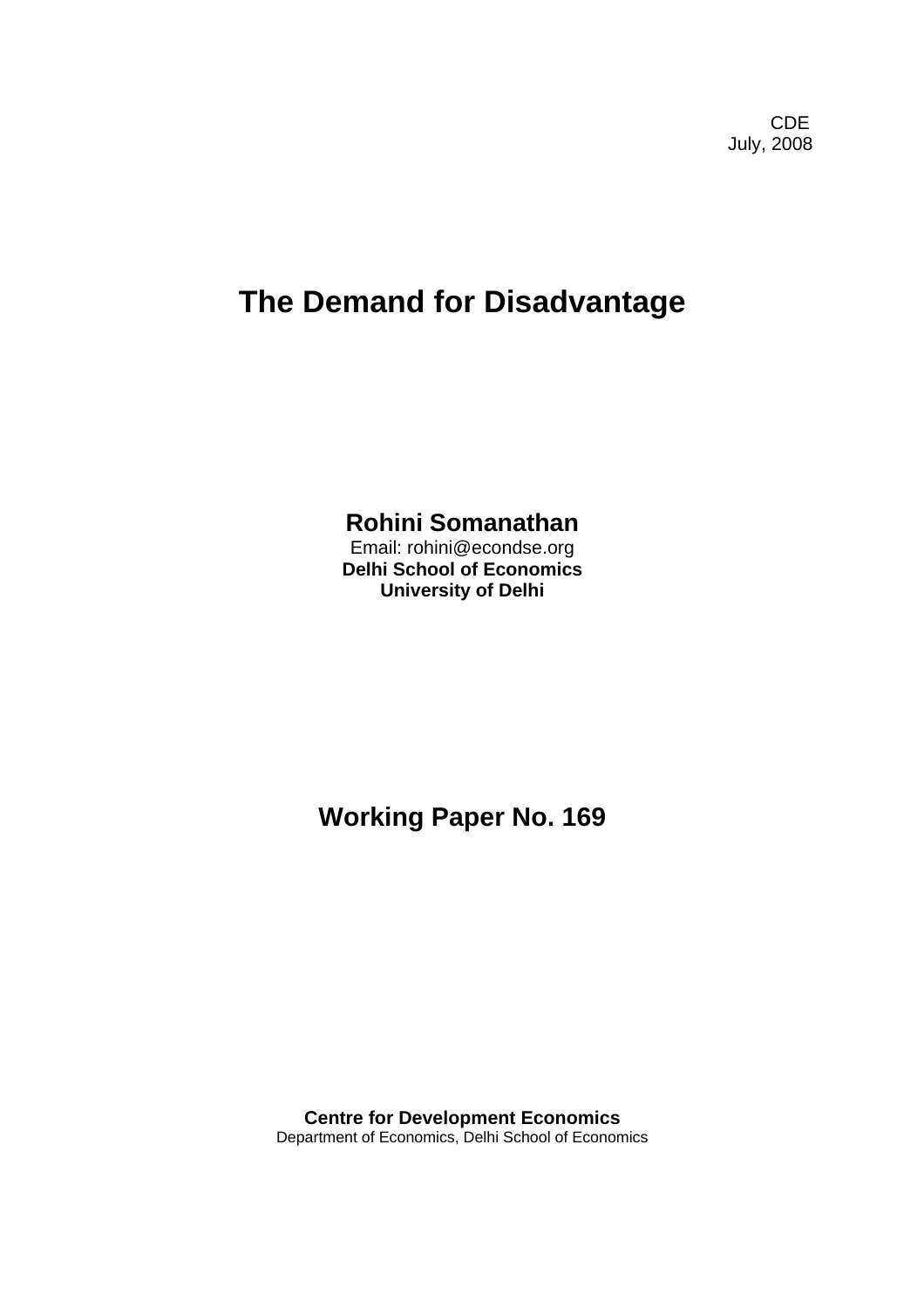# The Demand for Disadvantage<sup>∗</sup>

Rohini Somanathan †

October, 2007

# 1 Introduction

Disadvantage is a popular and controversial word in India these days. In October 2007, half a million Gujars, traditionally a pastoral community of north and central India, filled the streets of several towns in the Indian state of Rajasthan demanding that they be classified by their state government as disadvantaged. The Gujars wish to be listed as Scheduled Tribes, and thereby receive greater parliamentary representation, preferential treatment in public employment and lower admissions standards in many educational institutions.<sup>1</sup> Yet, ethnographers have cast doubt on their aboriginal descent, they share customs with other groups in the middle of the social ladder,<sup>2</sup> and a current web site hosted by members of the Gujar community refers to the group as "a proud people" with "the desire and ability to rule the world"<sup>3</sup> . The case of the Gujars illustrates, oddly but powerfully, the ways in which culture and politics mingle to shape acceptable notions of social justice and government policy in democracies. In a poor, growing economy with academic costs well below the market value of educational training, the tag of disadvantage has come to acquire value and, ironically, the desire for mobility has brought about a demand to be classified as disadvantaged. It is this demand that I would like to reflect upon here- its cultural roots, its social rationale, the political mechanisms through which it is expressed and some of the economic implications of the policies that it has generated.

<sup>∗</sup>Thanks to Aditya Bhattacharjea, Hemanshu Kumar, Rajiv Sethi and E. Somanathan for useful discussions. †Delhi School of Economics (rohini@econdse.org)

<sup>&</sup>lt;sup>1</sup>See The Hindu: Gujjars take to the streets demanding ST status, October 2, 2007.

<sup>2</sup>See Crooke (1974) volume II, for comparisons of the Gujars with other castes and tribes during the colonial period. Here, and in the 1931 Census of India, they are classified together with other pastoral castes such as the

yadavas (see Hutton(1933), Part II, Table XVII) who have recently become prominent in north Indian politics. <sup>3</sup>www.gujarsonline.com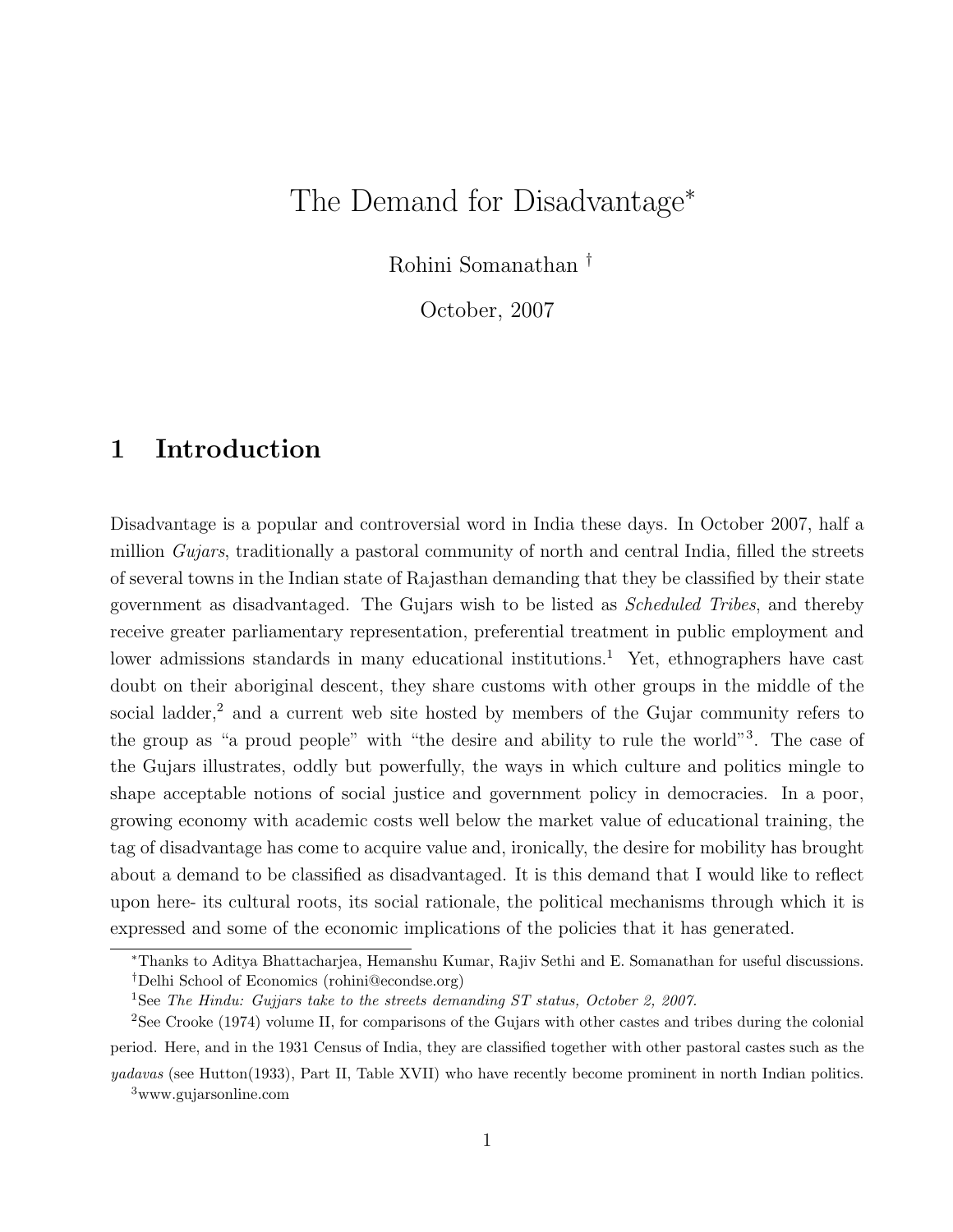Goup-based policies of preferential treatment began under British rule in the first half of the twentieth century. After political independence in 1947, the Indian constitution converting some of these policies into rights, facilitated the expansion of state-led affirmative action. The constitution was unusual in that it juxtaposed provisions for the equality of all citizens before the law with those that mandated the proportional political representation of specific groups and allowed the state to make special concessions for their advancement. In the decades that followed, these provisions did dilute the dominance of the traditionally elite in political and social life but also generated caste-based contests for the rents from public office and the gains from spending on public goods.

Mandated political representation and other types of affirmative action changed the balance of power but also created new types of inequalities within the set of targeted communities. Demographic data from the census, public employment and college admission records, and studies of electoral outcomes all suggest that the minimally disadvantaged and the numerically strong communities benefitted more than the others. The constitutional space given to affirmative action was initially valuable because it encouraged the state to acknowledge its responsibility towards the socially marginalized. Over time however, it has created a peculiar discourse of social justice and development in India in which individual advancement is linked to group mobility and groups move forward by claiming that they have been left behind. In the process, the state has neglected less controversial and more fundamental rights such as the universal access to primary and secondary education that may have done more for larger numbers of truly disadvantaged communities.

Section 2 describes the constitutional basis for affirmative action policies in India and provides a brief history of these policies. Section 3 presents secondary evidence on the characteristics of beneficiaries and the distribution of benefits. It also documents the inequality in educational attainment that emerged within the set of communities that were targeted as recipient of affirmative action over the 1931-1991 period. I conclude in Section 4 with reflections on the divergence between the intended and actual effects of affirmative action in India.

#### 2 An Unusual Constitution

The social classification that is used as a basis for affirmative action policies in India appeared during colonial rule in the first half of the twentieth century, when British politicians and na-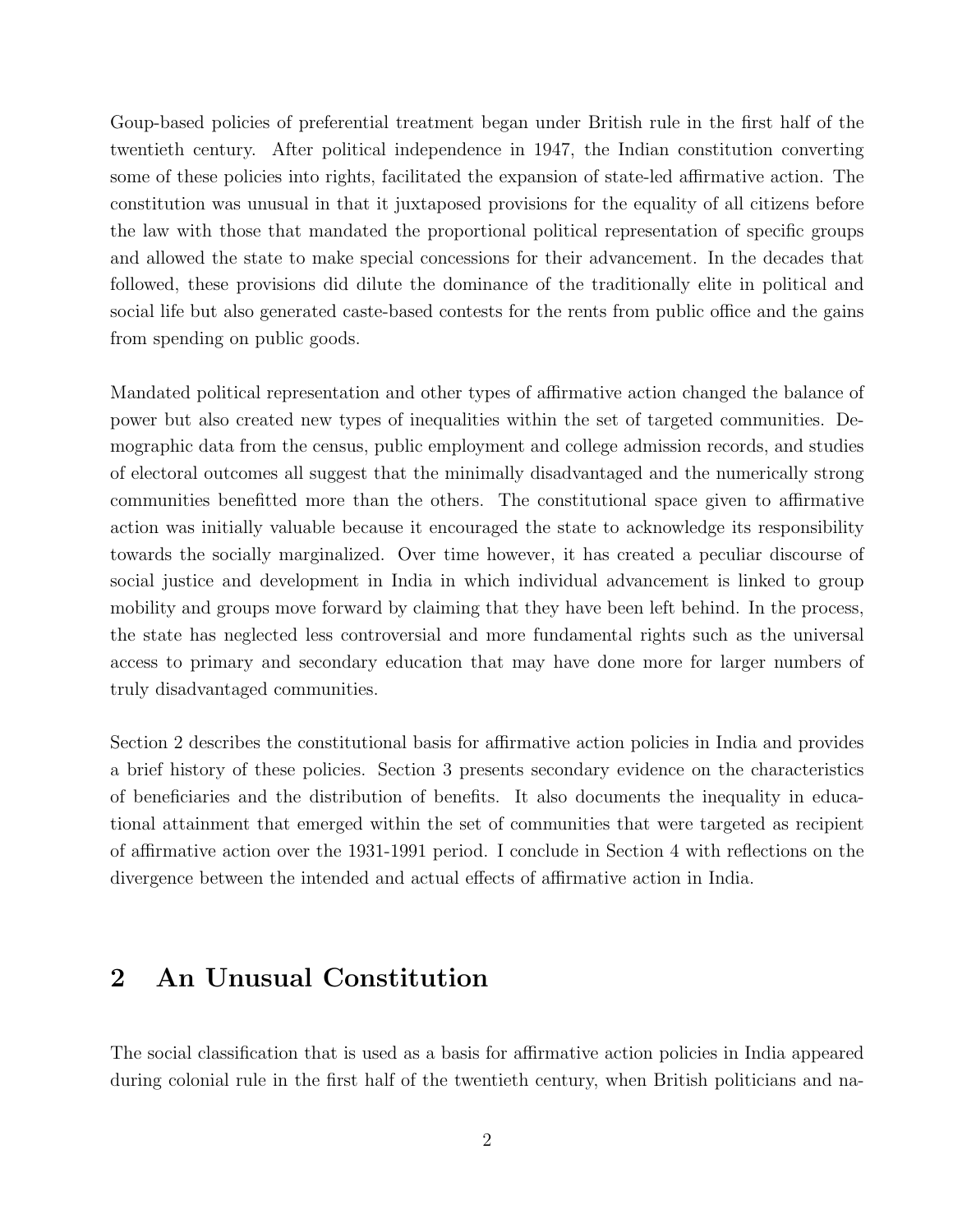tionalist leaders deliberated on the manner in which Indians were to receive greater political representation. In 1906 separate electorates were granted to Muslims as a disadvantaged religious minority, and similar claims were advanced by other communities.<sup>4</sup> Job reservations in public employment first appeared in the Madras Presidency in South India and in some of the independently ruled areas of southern and western India. These were the result of struggles to limit the power of the Brahman elite in favor of the middle classes. The reservations were farreaching and elaborate in that they assigned specific shares for each of the major caste groups. In the state of Mysore in South India, only one-fifth of government posts and seats in colleges continued to be assigned through open competition. These movements did little however to integrate groups at the bottom of the social hierachy who were largely illiterate with no prospects for either college degrees or public employment. <sup>5</sup>

During the inter-war years debates on compensatory preference came to be centered around the Untouchables, a culturally and occupationally diverse group of castes regarded by other Hindus as ritually impure. Their disadvantage could clearly be linked to a long history of discrimination; they were excluded them from temples, marketplaces, water sources and most types of social interactions. The abolition of untouchability became part of a vision for independent India. It was central to Mahatma Gandhi's agenda for social change and B. R. Ambedkar, later to become one of the architects of the Indian Constitution, was himself from one of the untouchable castes of western India became their most prominent spokesman.<sup>6</sup> During census operations in 1931, enumerators were asked to create lists of these *exterior castes*<sup>7</sup> to facilitate their "representation in the body politic" and to design appropriate policies for "raising them from their present backward position"<sup>8</sup>. The term *Scheduled Castes* first appeared in the Government of India Act

 $4$ Dushkin (1967), p 626-629.

<sup>5</sup>Srinivas (1957) describes the anti-Brahman movements of South India in some detail. See also Mendelson and Vicziany (2000), chapter 4 and Galanter, p. 27

<sup>6</sup>Ambedkar's father, was an officer in the army and after retirement worked for the State of Bombay. Ambedkar recalls the pain from the ostracism he and his elder brother faced when traveling to visit their father during their summer holidays. With the innocence of a nine-year old, he revealed his caste to the railway station-master and norms of pollution made both transport and water inaccessible (except from On the way to Goregaon in Valerian Rodrigues ed. The Essential Writings of B.R. Ambedkar (2002), p. 52:

There was plenty of food with us. There was hunger burning within us; with all this we were to sleep without food; that was because we could get no water and we could get no water because we were untouchables.

<sup>&</sup>lt;sup>7</sup>The term *depressed classes* was also widely used in many of the census reports.

<sup>8</sup>These lists were to contain "castes who suffered disability on account of their low social position and on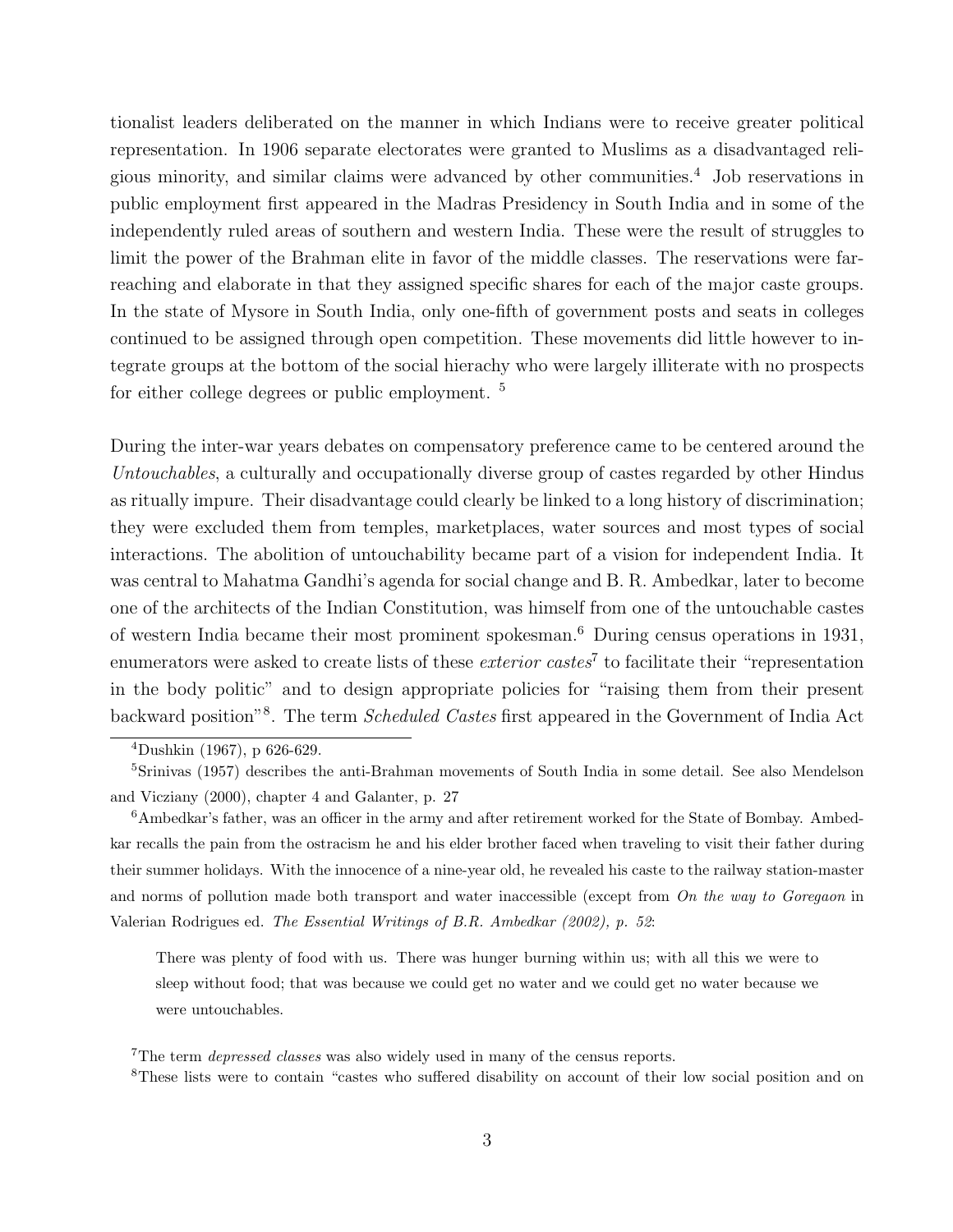of 1935 when this diverse group of castes were placed in a single category and a fraction of seats in provincial and state legislatures were reserved for them.

After political independence, historical disadvantage and compensatory state policies were extensively discussed by the Constituent Assembly that was created to draft the Indian constitution. Untouchability was widely viewed as incompatible with a modern society and preferential treatment to these groups was advocated in 1947 in the first report on minority rights. At the time one of the Assembly members pointed to the social isolation and poverty of tribal groups in India and, after a committee investigated their condition more fully, they too were accepted as worthy recipients of preferential policies.<sup>9</sup> Lists of Scheduled Castes and Scheduled Tribes were created separately for each state and the constitution in 1950 required that seats in parliament and in the state assemblies be reserved for candidates from these two groups. In addition, they were entitled to jobs in public employment and seats in higher education, all in proportion to their share in the population. <sup>10</sup>

Preference policies took three principal forms. The reservations described above were the most coveted and the most controversial. These included seats in legislatures , posts in government and quotas in institutions of higher education.<sup>11</sup> In addition, there were programs which provided these groups scholarships, loans and land grants. There were also laws, such as those that limited transfers or land between them and the general population, that were designed to protect them from exploitation by other classes.<sup>12</sup> Béteille (2005) makes an important distinction between mandatory provisions and enabling provisions of the constitution. Proportional representation in the parliament and in state legislative bodies was the only mandatory provision of the constitution. All other policies were based on the constitutional directive of paying special attention to the conditions of these groups and did not require specific forms or levels of representation.

Difficulties in interpreting the constitution surfaced early. An upper caste girl was denied account of being debarred from temples, schools or wells". No more specific criteria were framed since it was recognized that "conditions varied so much from province to province and from district to district,...that it would be unwise to tie down the Superintendents of Census Operations with too meticulous instructions". J.H. Hutton (1986), pp 471-2.

<sup>9</sup>Ramachandra Guha (2007), Chapter 6.

<sup>10</sup>Article 15 deals with equality before the law, article 16 with public employment, 330 and 332 in Part XVI deal with political representation, and article 46 with state policy.

<sup>11</sup>The reservation of seats in the legislature was originally for ten years but has been consistently extended.

<sup>12</sup>Galanter, Chapter 3.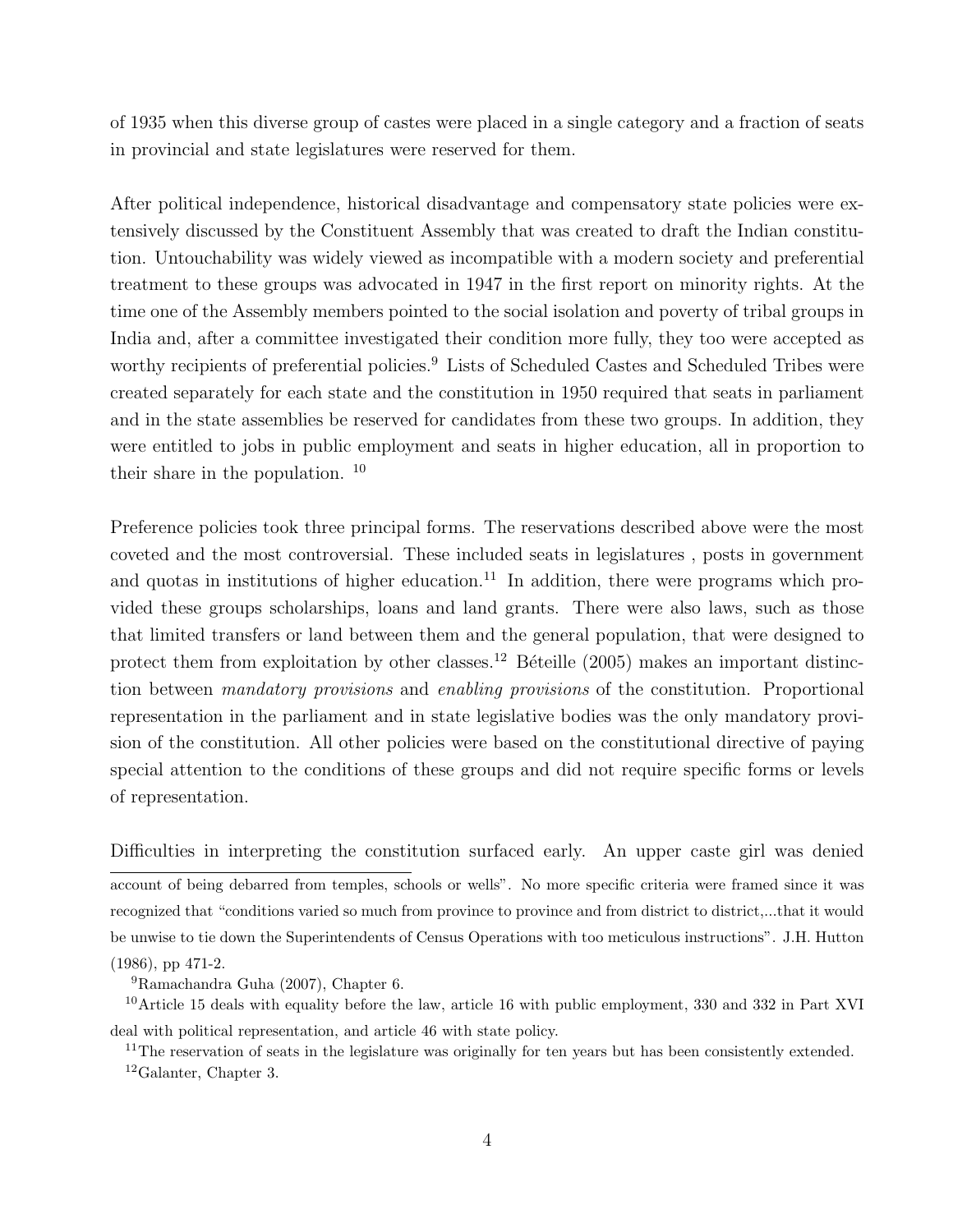admission to a medical college in 1950 and she claimed this violated her constitutional right to be treated at par with all other citizens.<sup>13</sup> Prompted by this case, the constitution was amended in 1951 to explicitly allow the state to favor backward classes of citizens without violating the principle of equality of all citizens. A commission was appointed in 1955 to identify and enumerate such classes and although a number of criteria were established to identify backwardness, the commission concluded that social backwardness "is mainly based on racial, tribal, caste and denominational differences".<sup>14</sup> Backward classes at this point came to mean backward castes, various groups made representations to the Commission claiming backwardness and lists of these castes were generated for each of the Indian states. The final report listed 2,399 communities as backward and recommended that 70% of seats in higher education be reserved for this category. Those not classified as Scheduled Castes and Tribes were known as *Other Backward Classes* (O.B.C.) and in some states these three categories together accounted for more than three-quarters of the population. The central government did not implement these recommendations and there was disagreement even among members of the commission on the objectivity of the lists. <sup>15</sup> State governments in southern and western India with large numbers of politically active Backward Castes did continue to implement quotas for them in public employment and higher education.<sup>16</sup>

In 1978 the *Mandal Commission* was appointed to investigate the condition of the Backward Classes and it recommended preferential treatment for them in politics, employment and ed-

<sup>13</sup>The Supreme Court in this case held that the Communal Government Order of the Madras government which explicitly allowed for caste-based admissions violated the principle of equality before the law (Vijayan (2006), p.92)

<sup>14</sup>Government of India, *Report of the Backward Classes Commission*, Volume 1, page 42.

<sup>15</sup>One of the members, P.G. Shah, notes in his minute of dissent (Government of India (1955), Volume III, p.9):

In several cases there was great difficulty in arriving at a decision as to whether a community should be treated as backward or not. Generally, this decision was taken after free, full and frequent discussions with an anxiety not to omit the name of any community which was entitled to social or educational relief. But, in several cases, in the absence of any information the decision had to be taken on the strength of the name of the community only, on the principle of giving the benefit of doubt. ...While it is correct to give, in a welfare state, the benefit of social relief to as large a part of the community as possible, it is unscientific to prepare these lists in this manner.

<sup>16</sup>Radhakrishnan (1996) provides a historical account of the Backward Class Movement in Tamil Nadu and details of quotas for major communities in that state. Table 18 in Galanter(1984), lists state-wise concessions for these classes in 1951-52.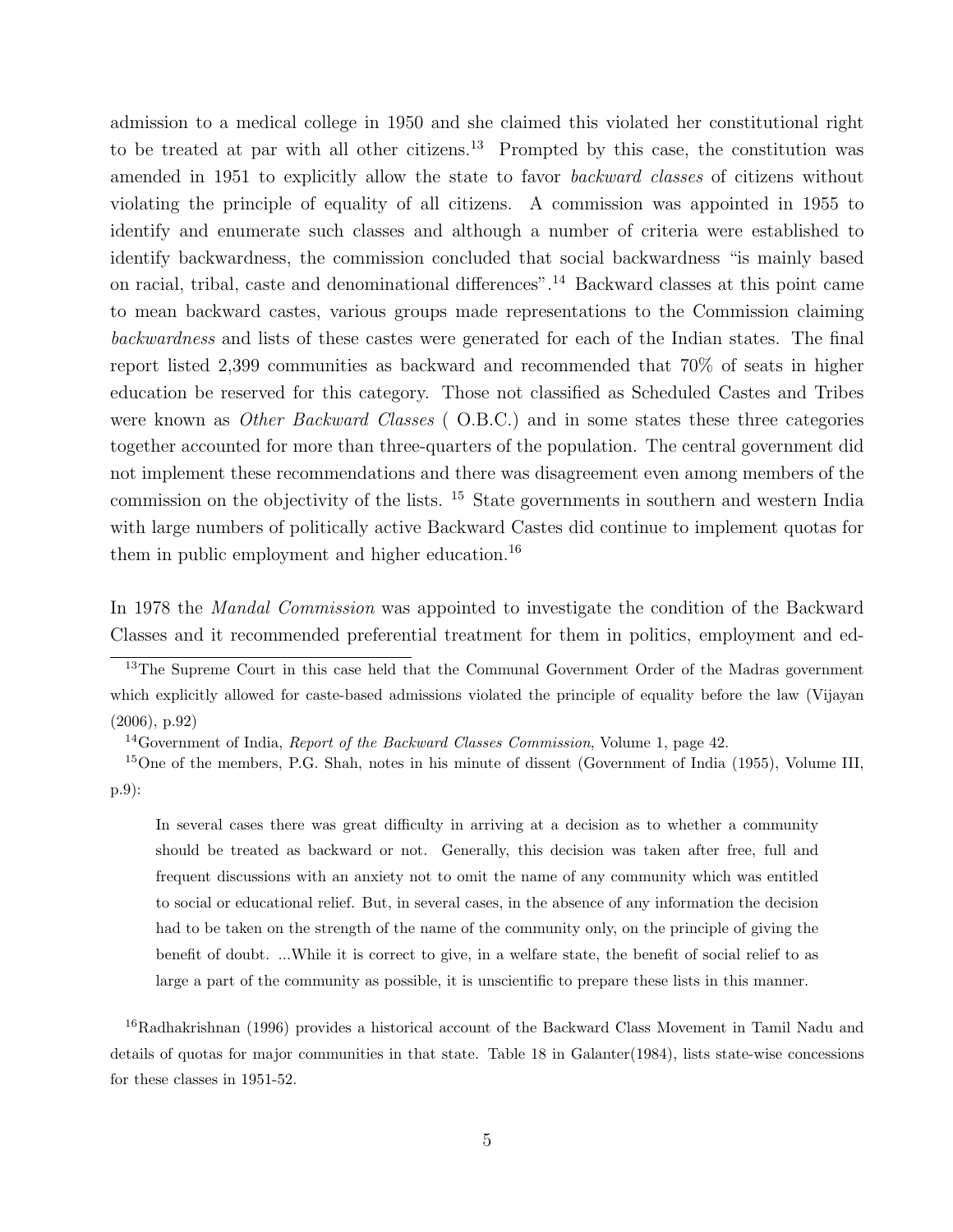ucation, once again identifying such classes through their caste affiliations. The methodology and the recommendations of the Commission were widely criticized and its report in 1980 was met with violent student demonstrations in many parts of the country.<sup>17</sup> Eventually however many of its recommendations were adopted; starting in 1990 27% of public service jobs were reserved for O.B.C.s, in 2005 the constitution was amended to explicitly allow quotas and lower evaluation standards for them in higher education and in 2006 the legislature passed an act requiring all federally funded universities to implement these quotas.<sup>18</sup> The Supreme Court of India subsequently stayed the implementation of this act and is questioning its constitutional validity.

Although it might appear that the relevant constitutional provisions simply led to the expansion of a culture of differential treatment that had begun under colonial rule, they were a significant break from the past because they converted benefits from government policies into rights. This makes the Indian constitution an ambiguous document because statements for the equality of all citizens before the law, that are standard in the constitutions of democracies across the world, are qualified by those that grant particular communities special status.

The contrast with the United States is instructive in this regard.<sup>19</sup> It is another large democracy where inequality has well-established racial boundaries and historical roots. Yet, while affirmative action in India vastly expanded, support for race-based admissions dwindled in the United States in spite of large and persistent racial gaps in academic achievement.<sup>20</sup> The Constitution of the United States does not allow for exceptions to the Equal Protection Clause, many affirmative

 $19$ Part 1 of Thomas Weisskopf's book is devoted to this comparison. Also see Béteille (2005).

 $^{20}$ Loury (2007) summarizes black-white gaps in achievement and employment in the United States

 $17$ Eloquent criticisms of the report are found in Das (1990) and Kumar (1992).

<sup>&</sup>lt;sup>18</sup>In 2005, Article 15 of the constitution was modified to read "(5) Nothing in this article or in sub-clause (g) of clause (1) of article 19 shall prevent the State from making any special provision, by law, for the advancement of any socially and educationally backward classes of citizens or for the Scheduled Castes or the Scheduled Tribes in so far as such special provisions relate to their admission to educational institutions including private educational institutions, whether aided or unaided by the State, other than the minority educational institutions referred to in clause (1) of article 30." (Constitution (Ninety-third Amendment) Act, 2005). This amendment does not explicitly mention evaluation standards. These were addressed by the Eighty-second Act, 2000: "..nothing in this article shall prevent the State in making of any provision in favour of the members of the Scheduled Castes and the Scheduled Tribes for relaxation in qualifying marks in any examination or lowering the standards of evaluation, for reservation in matters of promotion to any class or classes of services or posts in connection with the affairs of the Union or of a State." These are implicitly extended to Backward Classes by the 2005 Act which permits the state to offer this group the same treatment as the Scheduled Castes and Tribes.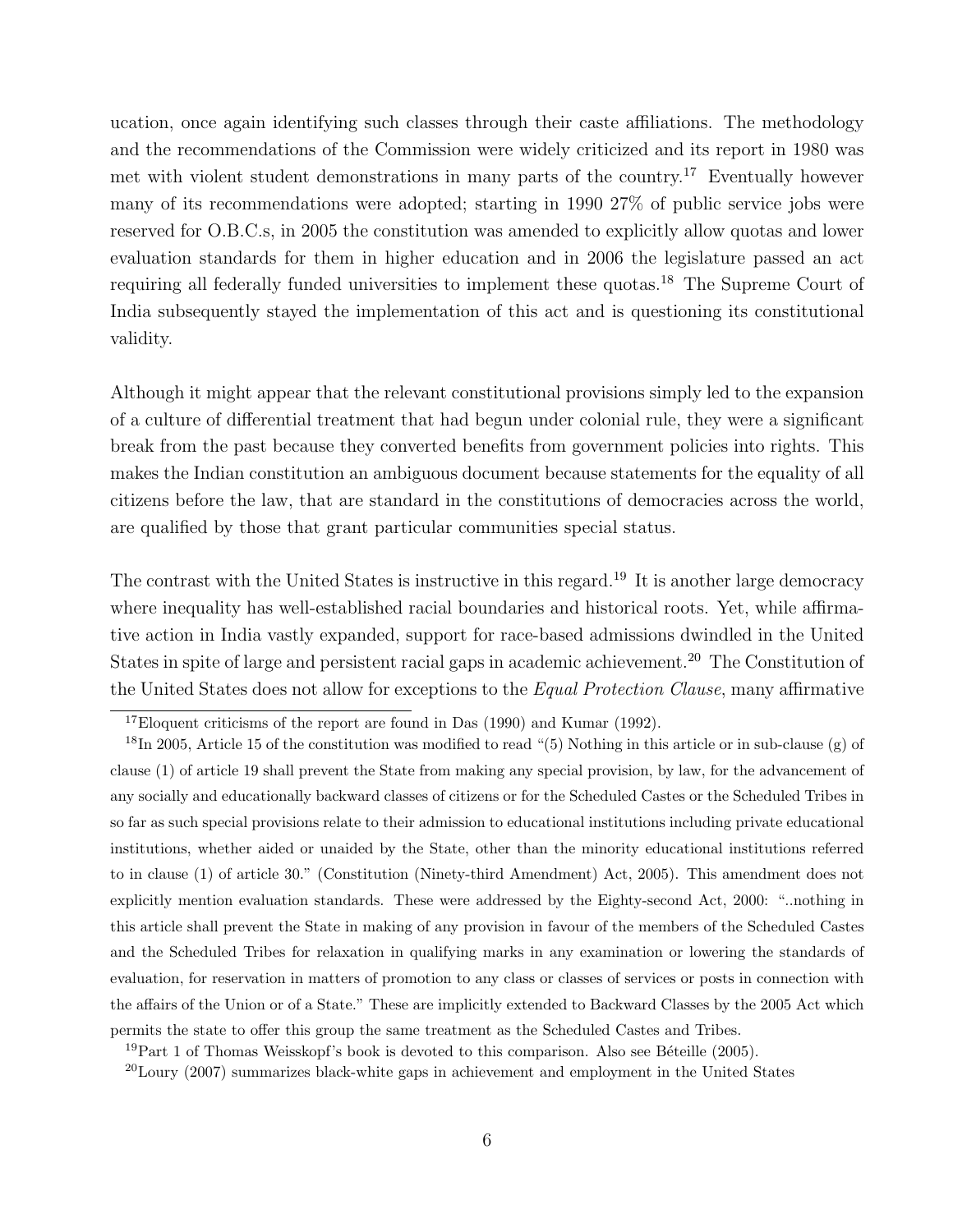action programs in U.S. universities have been declared unconstitutional over the same period that Indian programs have expanded. In a series of cases since the late seventies, the United States Supreme Court has not been willing to uphold any admissions policy which insulates minority applications to educational institutions from competition with a broader applicant pool. Affirmative action policies have survived only if the judiciary has been convinced that the policies "achieve that diversity which has the potential to enrich everyone's education"<sup>21</sup>

I believe, as do many others, that not enough has been done to address racial gaps in the United States and that, to use Glenn Loury's phrase, racial stigma<sup>22</sup> and its consequences continue to shape social interactions. Yet, a comparison of the two countries is useful because it illustrates the difficulties in achieving social equality through a route that recognizes group-based identities. In spite of the wide-ranging and somewhat problematic constitutional provisions for social equality in India, the stigma attached to caste remains, albeit diluted, and, as the following section will illustrate, the gains from these provisions have not touched the majority within these communities.

# 3 The Beneficiaries and the Benefits

As outlined in the preceding section, affirmative action policies in India have relied almost entirely on caste classifications. This approach has been justified on the grounds that the origins of backwardness lie primarily in the historic discrimination faced by certain castes and, once identified, caste membership provides the most feasible means of reaching the disadvantaged. It is also argued that economic measures of backwardness do not fully capture the social condition of these groups since discrimination and social stigma denies them opportunities available to others in their economic situation. These claims have been uncontroversial for some of the communities that were classified as Untouchables, Depressed Classes or Exterior Castes during the colonial period and are now listed as Scheduled Castes. There is abundant evidence of their exclusion from schools, roads, wells and other public places, they were often prohibited from

 $21$ Quoted from the opinion of the U.S. Supreme Court in the Grutter v. Bollinger case. The court upheld the use of race as a factor determining admission to the University of Michigan Law School. At the same time, the Court held that undergraduate admissions in the same university were unconstitutional because they explicitly allowed African-American students to enter with lower scores. Both opinions can be found in the Supreme Court collection of the Legal Information Institute at Cornell University Law School (http://www.law.cornell.edu/).

 $22$ The role of stigma in generating racial inequality is a central theme in Loury (2002).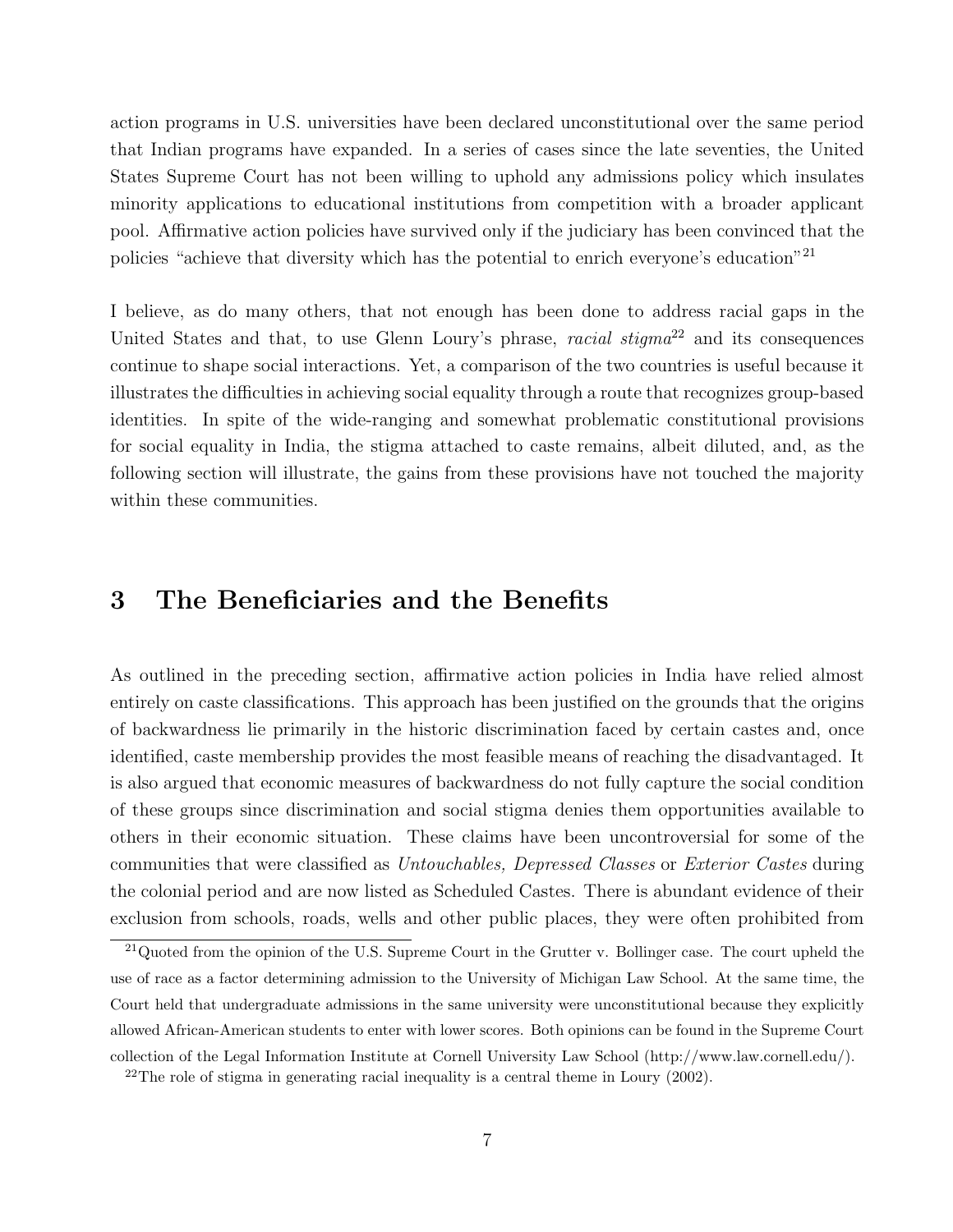adopting the social customs, attire and ornaments of the upper castes and after political reforms by the British government in the 1920s, only a small fraction of the population within these castes was entitled to vote.<sup>23</sup>

Once the association of backwardness with caste was established, it became the principal strategy through which the state executed its mandate of social justice. Several castes without any history of untouchability came to be viewed as worthy of preferential treatment and no individual could enter the ambit of affirmative action without membership of one of these groups. Our assessment of these policies therefore depends on (i) the extent to which disadvantage was captured by the identities of included groups, (ii) the nature of benefits conferred on those entitled to them (iii) their effectiveness in excluding socially mobile groups from the purview and (iv) their implications for the excluded population. This section deals with available evidence on these issues.

There is a wealth of information on the Indian caste system, but serious limits to a systematic empirical investigation of the relationship between caste and disadvantage. A major obstacle is the sheer size and complexity of the caste structure. Several thousand different communities have appeared in the ethnographic literature on caste and the social standing of a particular caste may vary from one region to another. The Anthropological Survey of India recently embarked on ambitious project aimed at generating anthropological profiles of all major communities in India and listed 4,635 different caste groups.<sup>24</sup> Even if the required data on these groups were available, a multi-dimensional regional ranking of the type that was attempted by the two Backward Classes Commissions is necessarily somewhat arbitrary.

A related point is that caste counts rely on self-reported data. Over time, sections within some castes have broken away and used new names as passports to new untarnished identities. The process by which communities changed social practices to facilitate their movement up the social ladder has been carefully studied by the well-known Indian sociologist M.N. Srinivas. He comments on how the decennial census, introduced during colonial rule, provided an instrument for social mobility: "Prosperous low castes, and even those which were not prosperous, sought to call themselves by new and high-sounding Sanskrit names." The recording of these names by census enumerators validated these new identities.<sup>25</sup> This was recognized by census authorities and was a source of considerable frustration to them, but caste was after all a social construction,

 $^{23}$ Hutton, Appendix 1 is devoted to the exterior castes under colonial rule and Deliège (1999) contains numerous contemporary examples of their exclusion from mainstream society.

 $^{24}$ (K. S. Singh, 2002)

 $25$ Srinivas, 1957, p. 531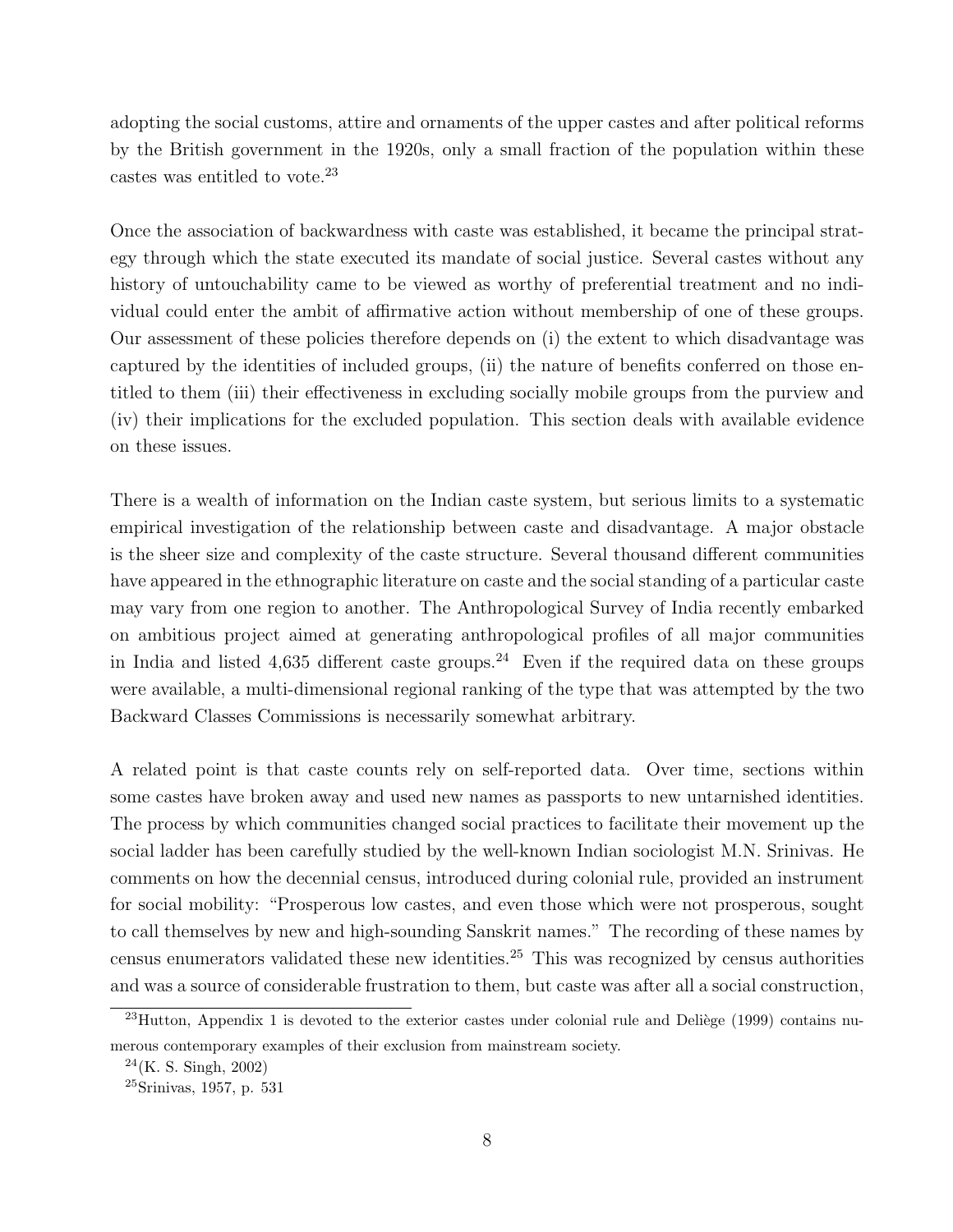new social identities had to be acknowledged, and there was therefore no process that could ensure consistent caste-wise data across census years.<sup>26</sup>

Finally, there is a lack of nationally representative data on caste. The last complete caste enumeration was done by the colonial administration in 1931. After independence, detailed caste affiliations were only recorded for the Scheduled Castes and Tribes. Census data cannot therefore be used to make caste-wise comparisons of educational attainment or employment over time except for castes in these two categories. A standard method of evaluating government policies is to measure the difference in relevant outcomes for a set of affected individuals with an otherwise similar group which was excluded. Historical census records suggest that there were castes with demographic characteristics similar to some of the Scheduled Castes and these could have functioned as a control group for this type of analysis had data on them been systematically collected.

In the face of these constraints, studies of caste and mobility have usually adopted one of two alternative routes. The first is to use available secondary data to compare the entire group of Scheduled Castes or Scheduled Tribes with the rest of the population without making any distinction within these categories. Census data can be used for comparisons of educational attainment, household demographics and occupational structure and several large nationally representative surveys are available with data on the health and household expenditures for these broad categories. Drèze and Sen (2002) illustrate how region, gender and caste combine to depress educational attainment in some of the Indian states. In 1991, the literacy rate for Indian males was 64%, for females it was 39%, in some backward districts of Rajasthan it was less than 5% for scheduled caste women and less than  $1\%$  for women from the Scheduled Tribes.<sup>27</sup> Banerjee and Somanathan (2007) show that over the period 1971-1991, fewer education, health and transport facilities were located in parliamentary constituencies with scheduled-tribe con-

 $27$ Chapter 5, p. 146-149.

 $^{26}$ J.H. Hutton, the Census Commissioner in 1931 also recognized that while "Caste is still of vital consideration in the structure of Indian society....Experience at this census has shown very clearly the difficulty of getting a correct return of caste.." He records the Superintendent of Census Operations in the south Indian province of Madras lamenting the "fluidity of present appellations" among the traditional barber castes (Hutton, p 432):

Had caste terminology the stability of religious returns caste sorting might be worthwhile....227,000 Ambattans have become 10,000 ...Navithan, Nai, Nai Brahman, Navutiyan, Pariyari calim about 140,000- all terms unrecorded..in 1921. Individual fancy apparently has some part in caste nomenclature.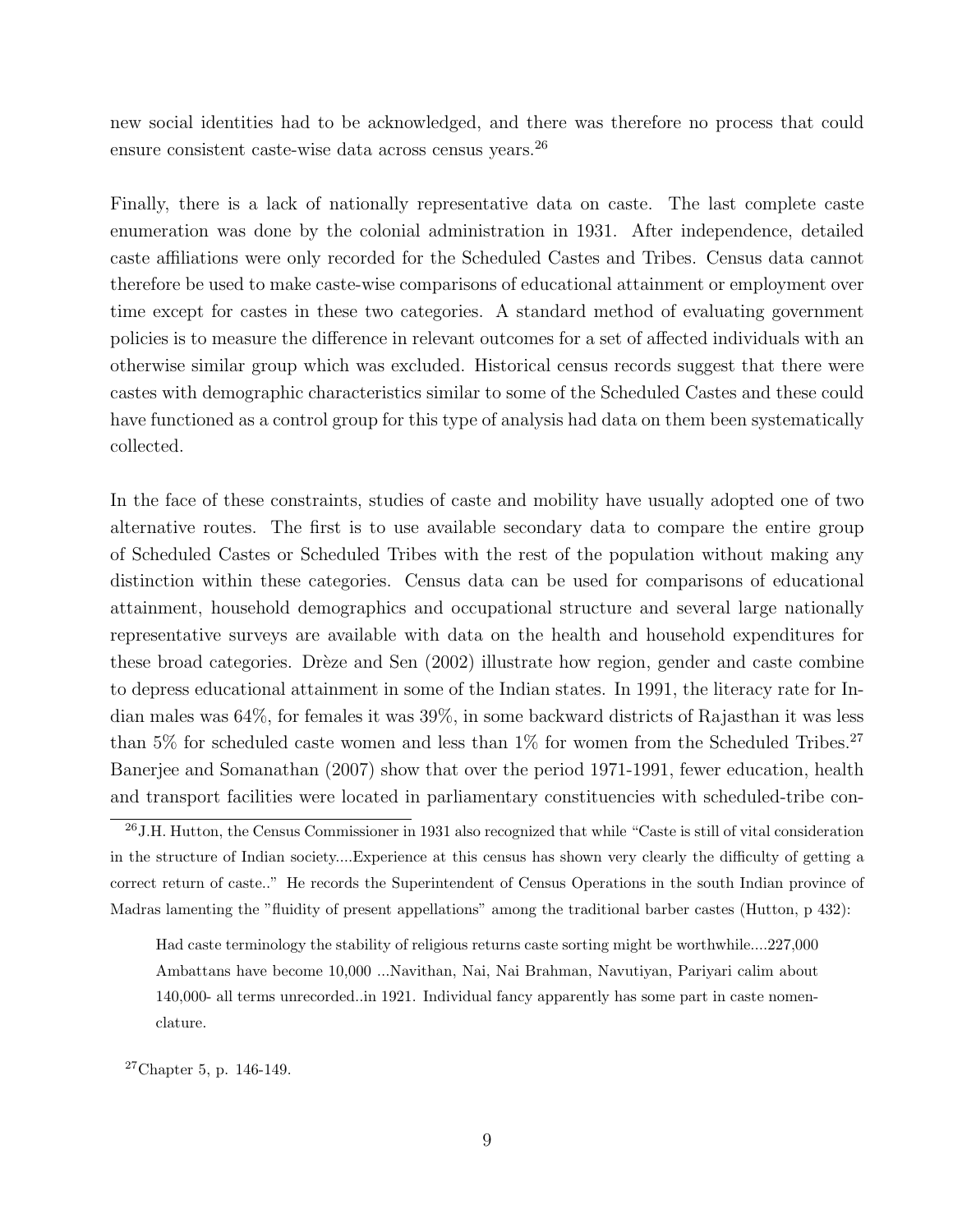centrations. Pande(2003) combines budgetary and electoral data at the state level and finds that greater parliamentary representation of Scheduled Castes and Tribes led to increases in job quotas but did nothing to improve education spending.

An alternative approach to the study of caste mobility has been based on more specialized data sets based on, for example, the membership of major political parties, electoral outcomes, parliamentary debates, government reports and public employment. Christophe Jaffrelot has painstakingly collected data on the caste identities of members of parliament and legislative assemblies since the 1950s to decipher trends in the caste composition of elected representatives. He finds that most Scheduled Castes in the 1950s and 1960s were loyal to the Congress Party and the increase in their share in the legislature brought about by reservations did not result in their taking over positions of leadership within the party. The most significant change that he documents is the *silent revolution* by which the Other Backward Castes have come to dominate politics in North India. In 1952, less than 5% of MPs elected in the Hindi Speaking Belt came from these groups. In 1999, their share had risen to over 22% and these seats were held primarily by *Yadavs* and *Kurmis*, the more prosperous groups among the backward castes. Much of the increased representation of these castes was through the formation of new political parties that promoted their interests.<sup>28</sup>

Marc Galanter, in a remarkable book, compiles material from a variety of administrative and judicial sources to explore the effects of policies of preferential treatment. He find that disparities in school attrition rates between upper and lower castes widen considerably as students move to higher grades. School enrollment rates for grade 9 and above for Scheduled Caste students in the early seventies were about half those for the unreserved groups and rates for the Scheduled Tribes were a third below those for the Scheduled Castes. He also finds that in higher education, scheduled caste and scheduled tribe students tend to be concentrated in the less prestigious courses. Data from the reports of the Commission on Scheduled Castes and Tribes shows that only 6.4% of post-matriculate students from these groups were studying medicine or engineering while close to 40% of students from Other Backward Classes were in these fields in the early seventies.<sup>29</sup> He also finds that in the two preceding decades, reservations in public employment did lead to a rise in the numbers of both Scheduled Castes and Scheduled Tribes in higher levels of government , but the change was much more substantial for the castes than for the tribes. The share of Scheduled Castes in the central administrative services went from  $1\frac{1}{2}\%$  to  $8\frac{1}{2}\%$ 

 $28$ Table 2.5, p. 68 has data on Congress cadres in the state of Uttar Pradesh. Tables 2.14 and 10.4 contain shares of different communities in the set of all elected members of parliament between 1952 and 1999.  $^{29}$ p. 60-63.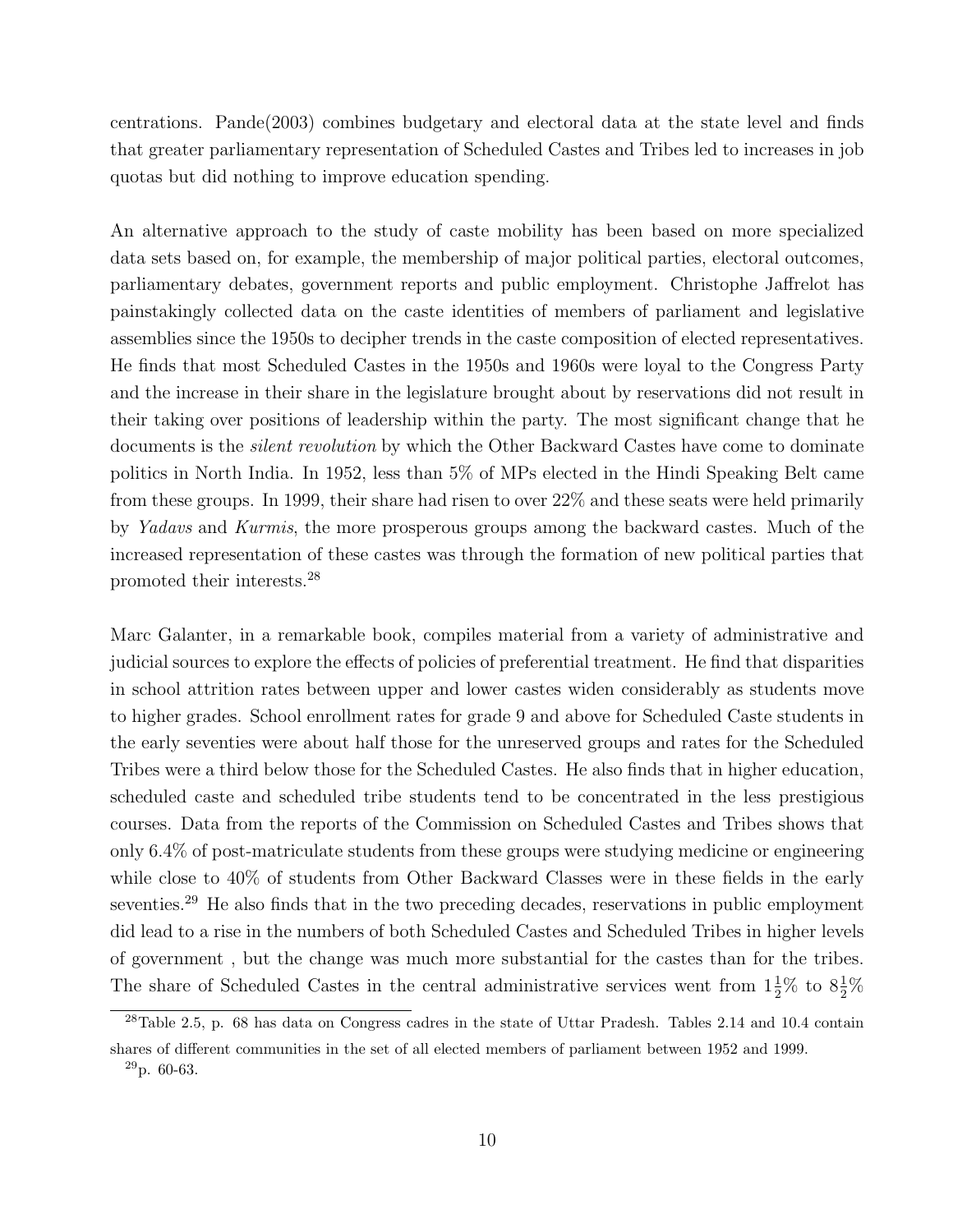between 1953 and 1975 while that of Scheduled Tribes was just a little over 1% at the end of this period.

Harry Blair's study of assembly elections in Bihar is worth mentioning here because it examines the distribution of political power within the group of non-Scheduled Castes. He constructs Lorenz curves that relate the share of seats held in the Bihar Legislative Assembly to the population shares of different castes and finds that the poorer communities among the Hindu Backward Castes (collectively called *Shudras* in this case) are grossly under-represented while "upper Shudras have more or less managed to hold their own over the period, with just under 24% of the non-Scheduled population and an average of 25.7% of general seats in the three elections."

This body of research reveals an asymmetry in the gains of the Scheduled Castes relative to the Scheduled Tribes in spite of very similar mandated entitlements. The Backward Castes have appeared as major political players in spite of no mandated representation in the legislature and in states with O.B.C. reservations, they have occupied much larger fractions of seats in coveted educational institutions than the other two groups. Within the Backward Castes, the wealthier groups are the one who have acquired political influence. Greater legislative control by the Scheduled Castes and Tribes seems to have encouraged job reservations rather than spending on education in spite of very high levels of illiteracy among these populations. Elected representatives for these groups do not appear especially committed to the overall advancement of their communities.

I would like to end this section suggesting an alternative approach to examining the distribution of benefits from affirmative action among targeted communities. For the purpose of monitoring the demographic and social outcomes of the Scheduled Castes and Tribes, the census has been recording the caste and tribe for individual communities within these categories. These data have been little used and can potentially tell us a great deal about the distribution of benefits across castes within these categories. The 1931 census data, because it provides a detailed caste enumeration, can be used to measure the extent to which these policies did in fact target disadvantaged groups. One can then focus on the distribution of gains within the Scheduled Castes and Tribes in the post-independence period to see how entitlements within the targeted population were translated into real gains for the groups who most needed them.

I proceed along these lines to examine disadvantage and mobility for major castes in the area that used to form the British province of Bihar and Orissa. About 11% of the Indian population lived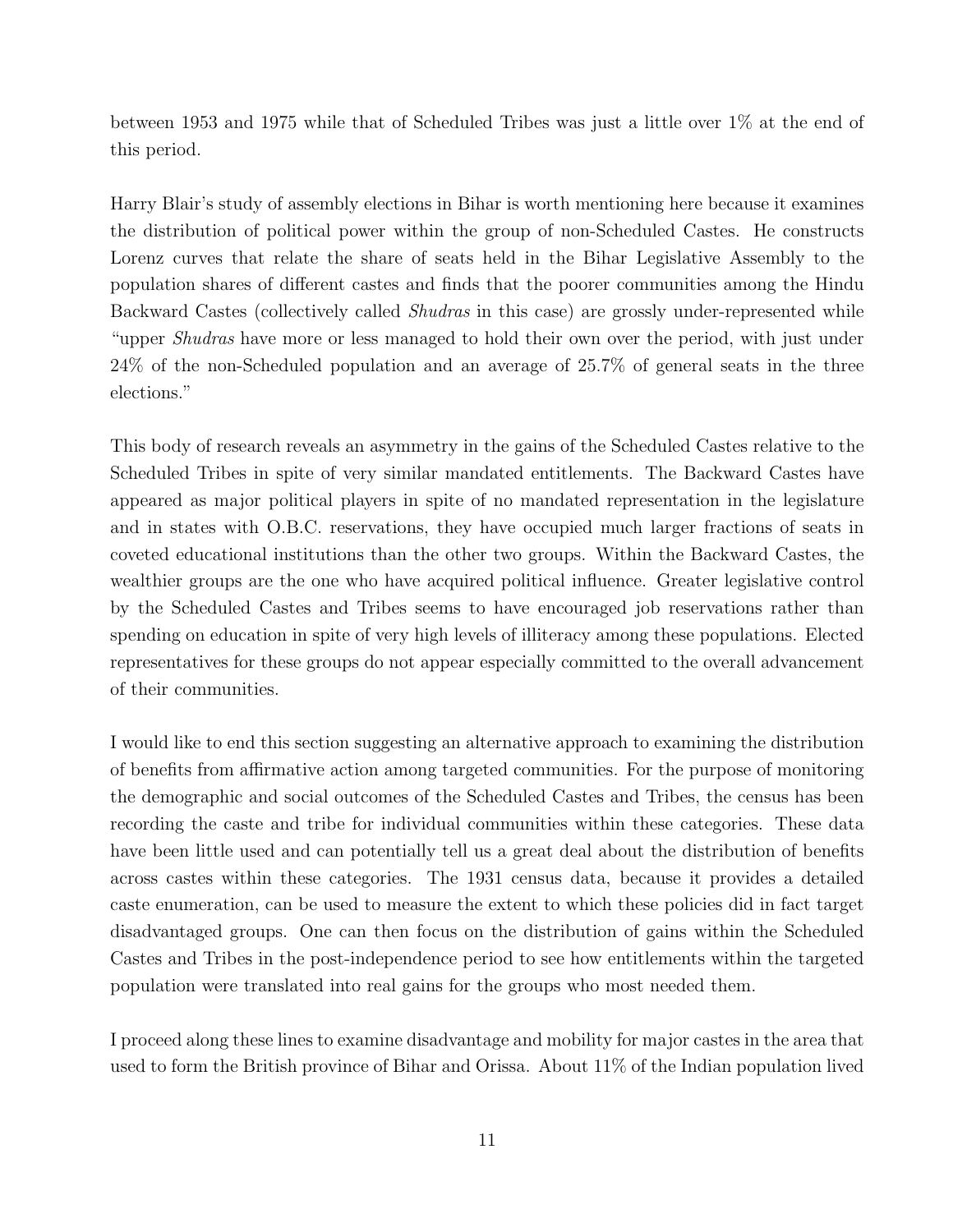in this area in 1931 and roughly  $14\%$  lived in the corresponding states in 2001.<sup>30</sup> This region is relatively well-suited for a historical study of preferential treatment and caste mobility because Scheduled Castes, Scheduled Tribes and Other Backward Castes are all sizable fractions of the population and the region remained relatively undisturbed during periods of political upheaval in 1947 and 1971, when changes in national boundaries resulted in large-scale movements of families in and out of many parts of the country. Literacy levels and rates of educational attainment for this region for the period 1931-1991 are in Tables 1 and 2.

Table 1 lists caste-wise literacy rates for the period 1931-1991. Included are all Hindu and Tribal castes that numbered more than one per thousand of the province population in 1931 and whose literacy was tabulated for that year. Starting in the 1950s, caste-wise figures on educational status are available only for the Scheduled Castes and Tribes, the targeted beneficiaries of affirmative action policies. The current classification of both these groups as well as Other Backward Castes vary by state and have changed over time. The table has the current classification of these groups for the states of Bihar , Orissa and Jharkhand, which roughly cover the area of the former British province of Bihar and Orissa.<sup>31</sup> The literacy rates in the table reveal a striking divide between the upper castes and the rest of the population. Brahmans, the traditional priestly class, and Kayasthas, often referred to as the caste of scribes, <sup>32</sup> had literacy rates far above the rest of the population. Literacy among Kayasthas was seven times the provincial average in 1931 and 24% of Kayastha males were literate in English. These groups also dominated the jobs held by Indians in the colonial administration and seats in provincial legislatures after political decentralization in the 1930s.<sup>33</sup>In contrast, literacy rates among many of the tribal and lower caste communities were less than one per cent. Other Backward Classes lay typically between these two extremes, although there are groups such as the *Mallah* caste (traditionally boatsmen and fishermen), who fared distinctly worse than some of the Scheduled Castes. The Mallah caste is one of the groups that was found to have almost no political representation in Bihar politics (Blair, 1972).

 $30$ These figures are not strictly comparable because of some boundary changes over this period. The 11% figure refers to the British province of Bihar and Orissa and is from the 1931 census. For 1961 and 1991, the figures refer to the states of Bihar and Orissa which include some small regions that were not directly under British rule during the colonial era. By the census of 2001, the state of Jharkhand had been carved out of Bihar, and any census figures for this year are population-weighted averages of all three states.

<sup>&</sup>lt;sup>31</sup>Lists of Other Backward Castes for each state are available with the National Backward Classes Commission (www.ncbc.nic.in)

 $32C$ rooke, vol 3, p. 185.

<sup>33</sup>Hutton, chapter 9.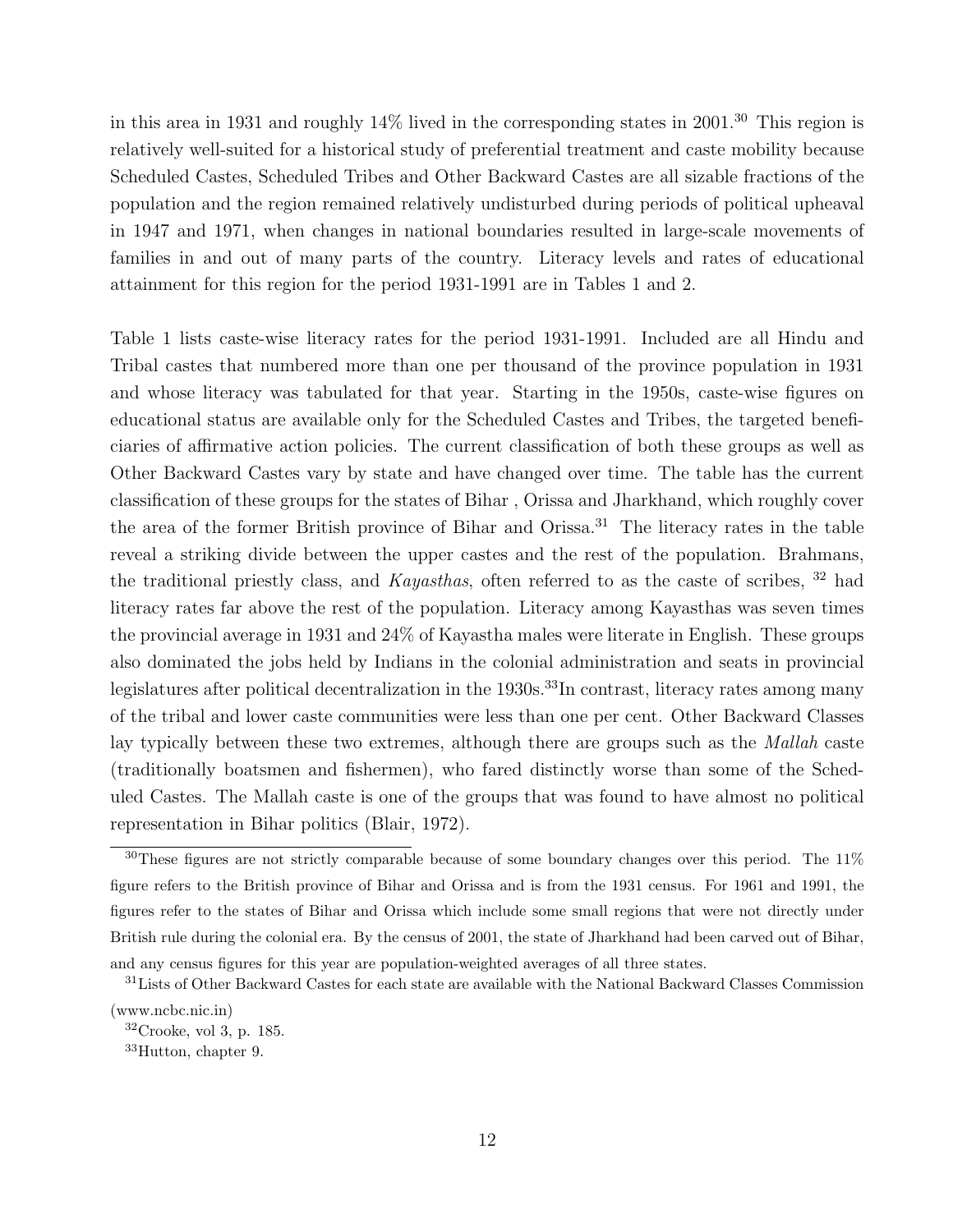| Category                | Caste          |         | Literacy Rates |           |
|-------------------------|----------------|---------|----------------|-----------|
|                         |                | 1931    | 1961           | 1991      |
| Forward Castes          | Babhan         | 13.6    |                |           |
|                         | <b>Brahman</b> | 19.6    |                |           |
|                         | Kayastha       | 37.4    |                |           |
|                         | Rajput         | 12.0    |                |           |
| Other Backward Classes  | Gaura          | 2.5     |                |           |
|                         | Kurmi          | 4.9     |                |           |
|                         | Mallah         | 0.8     |                |           |
|                         | Teli           | 5.9     |                |           |
| <b>Scheduled Castes</b> | Bauri          | 0.7     | 11.6           | 29.9      |
|                         | Bhuiya         | 0.7     | 1.1            | 13.7      |
|                         | Chamar         | 0.5     | 6.6            | 21.1      |
|                         | Dhobi          | 1.5     | 12.6           | 34.8      |
|                         | Dom            | 0.4     | 6.1            | 21.2      |
|                         | Dusadh         | 0.6     | 7.0            | $21 \ .0$ |
|                         | Nat            | 1.3     | 5.7            | 10.9      |
|                         | Pasi           | 1.4     | 8.9            | 25.6      |
| <b>Scheduled Tribes</b> | Munda          | 2.8     | 10.8           | 28.9      |
|                         | Oraon          | 1.1     | 9.9            | 32.8      |
|                         | Santal         | 0.5     | 6.0            | 20.7      |
|                         | Savar          | $0.9\,$ | 8.6            | $25\,$ .1 |
| All Scheduled Castes    |                |         | 7.9            | 22.8      |
| All Scheduled Tribes    |                |         | 7.9            | 23.0      |
| All Groups              |                | 5.3     | 21.8           | 41.4      |

Table 1: Literacy Rates by Caste in Bihar and Orissa, 1931-1991

Sources: Literacy rates are taken from Census of India volumes for each of the 3 census years. Figures for 1961 and 1991 are population-weighted averages of literacy rates for the states of Bihar and Orissa. The 1961 rates are based on the population above 5 years and 1991 rates on the population above 7 years.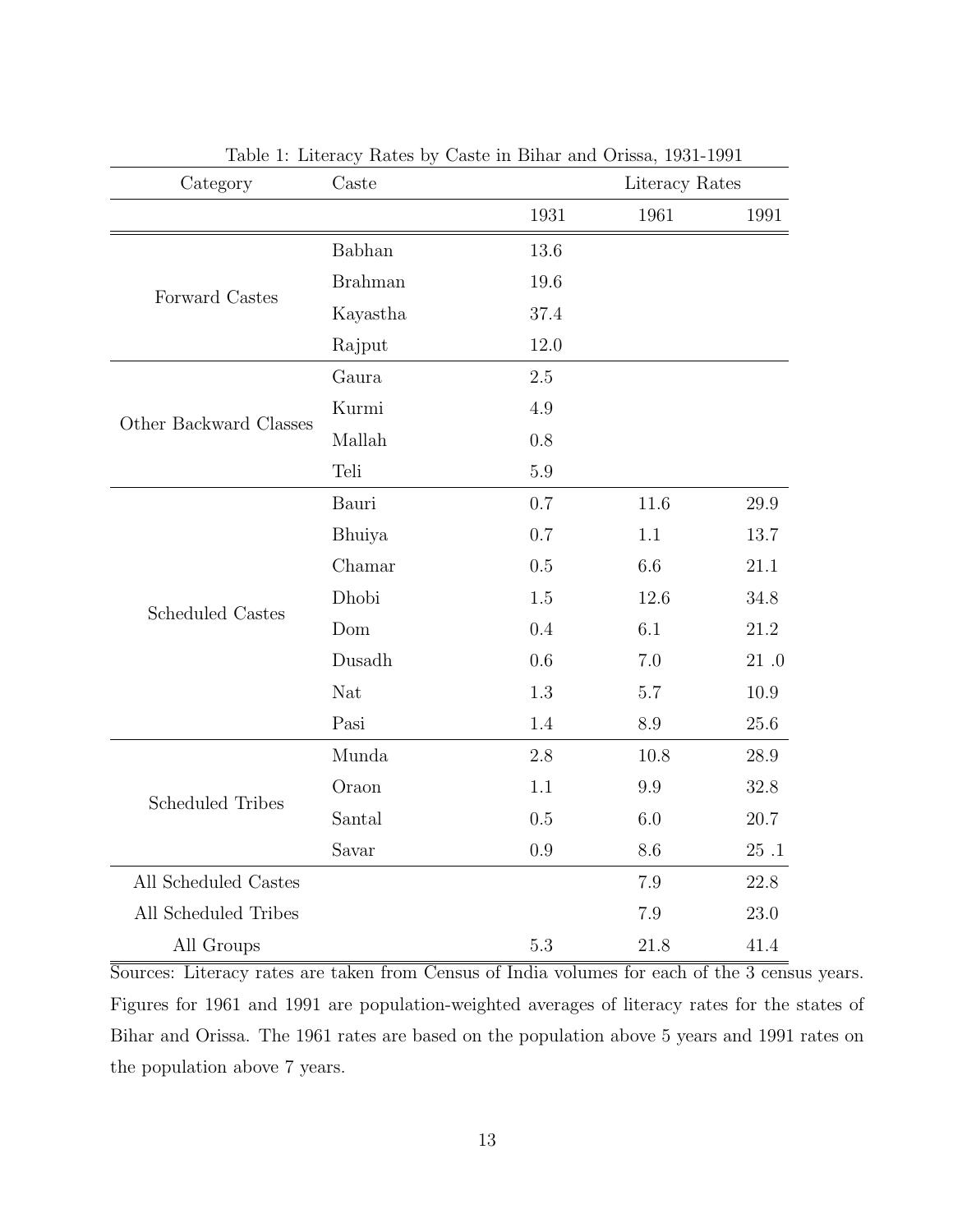| Caste                | % 1961         | Primary |       | Secondary |      | Graduate |
|----------------------|----------------|---------|-------|-----------|------|----------|
|                      |                | 1961    | 1991  | 1961      | 1991 | 1991     |
| Bauri                | 3              | 0.51    | 9.02  | 0.09      | 2.81 | 0.44     |
| Bhuiya               | $\overline{4}$ | 0.23    | 4.02  | 0.01      | 1.58 | 0.29     |
| Chamar               | 21             | 1.64    | 6.47  | 0.17      | 4.98 | 1.26     |
| Dhobi                | 6              | $2.5\,$ | 9.7   | 0.33      | 6.64 | 1.77     |
| Dom                  | $\mathbf 5$    | 0.86    | 5.39  | 0.07      | 2.62 | 0.47     |
| Dusadh               | 19             | 1.87    | 6.3   | 0.18      | 5.35 | 1.32     |
| Nat                  | 0.1            | 1.55    | 3.62  | $0.2\,$   | 1.78 | .44      |
| Pasi                 | 3              | 2.74    | 7.79  | 0.41      | 6.65 | 2.41     |
| All Scheduled Castes | 100            | 1.44    | 6.72  | 0.14      | 3.92 | .96      |
| Munda                | $10\,$         | 4.87    | 8.73  | 0.31      | 4.71 | 1.13     |
| Oraon                | 10             | 4.77    | 9.35  | 0.43      | 6.44 | 1.91     |
| Santal               | 23             | 3       | 6.68  | $0.01\,$  | 3.13 | 0.59     |
| Savar                | $\overline{4}$ | 0.89    | 6.81  | 0.02      | 1.46 | 0.29     |
| All Scheduled Tribes | 100            | 2.31    | 6.54  | 0.17      | 3.13 | 0.71     |
| All Groups           |                | 4.78    | 12.51 | 1.13      | 8.8  | 4.3      |

Table 2: Educational Attainment by Caste in Bihar and Orissa, 1961-1991.

Sources: Rates of educational attainment have been computed using the total number at each level, divided by the population over 15 for primary school and over 19 for secondary school. These rates may therefore be inflated if sizable numbers complete these levels of schooling before these ages.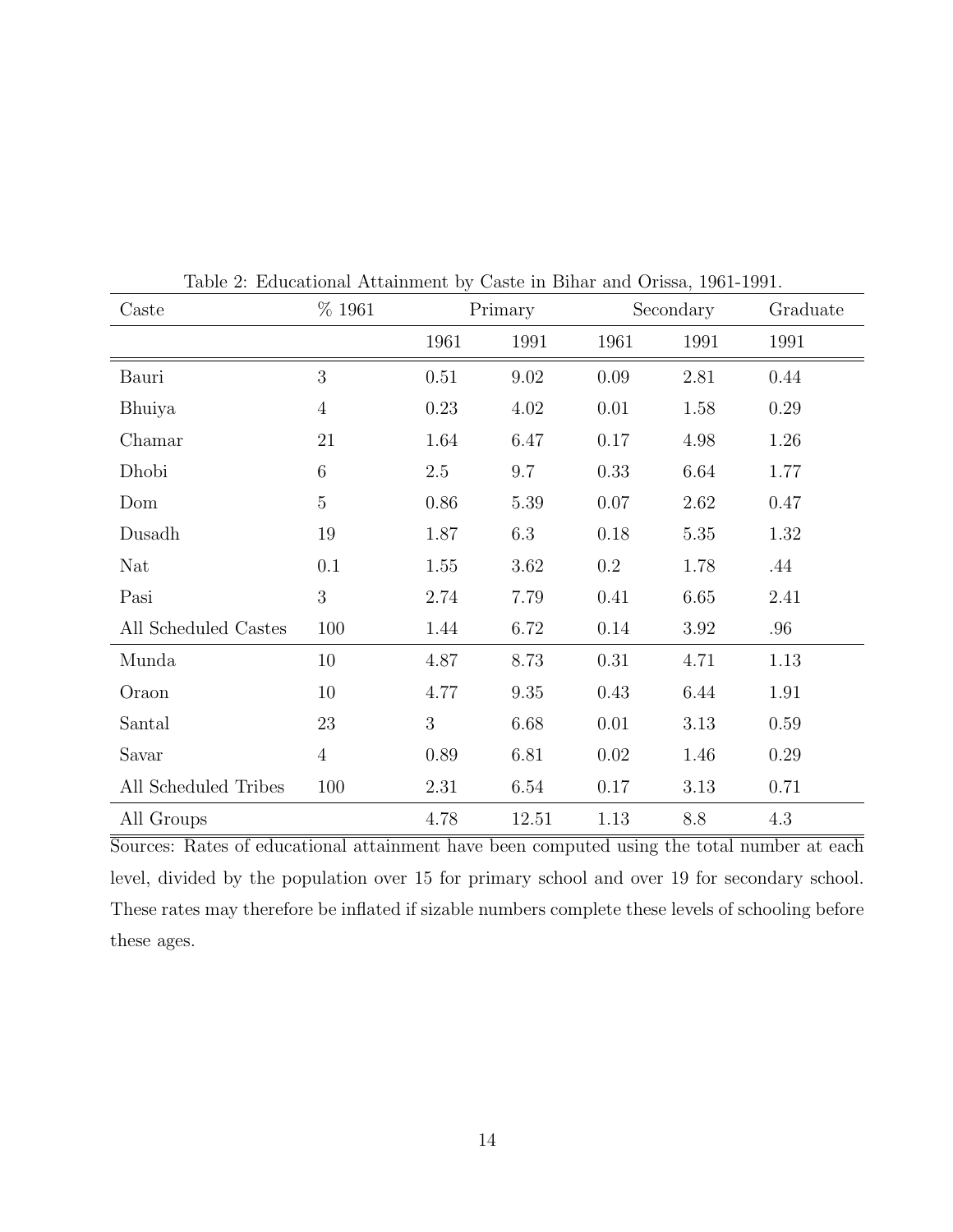Over the sixty year period following the 1931 census, literacy rates and rates of primary and secondary school completion for the Scheduled Castes and Tribes remained well below the rest of the population. The higher literacy rates for Scheduled Tribes and the beginning of this period and the slighter higher rates for the Scheduled Castes at the end suggest that the latter group gained relative to the former, but the differences between these groups appear small in relation to those between them and the rest of the population. In 1991, rates of educational attainment for the entire population were roughly double those for Scheduled Castes and Scheduled Tribes. Within each of these groups, caste ranks in educational attainment are mostly preserved over time. The Dhobis and Pasis were the most literate among the Scheduled Castes in 1931 and they both had significantly higher rates of secondary school completion and college graduation in 1991 than other castes in this category. The same is true for the Scheduled Tribes, with the Mundas and Oraons starting and remaining on the top of the major tribes in this area.

One important difference between the castes and the tribes as reflected in these data is that large groups were the most mobile among the lower castes but there appears no such pattern among the tribes. The Chamars (the caste of skinners and tanners that was regarding as ritually impure even among many of the other Scheduled Castes) and the Dusadhs, each constituted about one-fifth of the population of these castes in the province and were the most illiterate among them in 1931. By 1991, their rates of secondary school completion and college graduation were not very different from those of the Dhobis. The Doms and Bhuiyas were much smaller groups that started a little ahead of the Chamars and Dusadhs and rapidly fell behind. In contrast, the Santhals, who formed nearly one quarter of the population of this region started disadvantaged, and experienced little change in their relative position.

These differences are consistent with evidence on effective political mobilization among the Scheduled Castes and their much greater electoral success. In the mid-1990s, the *Bahujan* Samaj Party came to power in North India and the Chamars were its principal supporters.<sup>34</sup> The higher levels of educational attainment among the large scheduled caste groups are also seen in public employment data. While government jobs for the castes and the tribes were reserved in proportion to their population shares, Scheduled Castes filled a much larger fraction of these seats than the Scheduled Tribes.<sup>35</sup>

Overall, these data illustrate both the substantial heterogeneity within each of the official caste categories and the overlap in their distributions of literacy. This is to some extent unavoidable

<sup>34</sup>Jaffrelot, p399-404.

<sup>35</sup>Galanter, Table 7, p 96.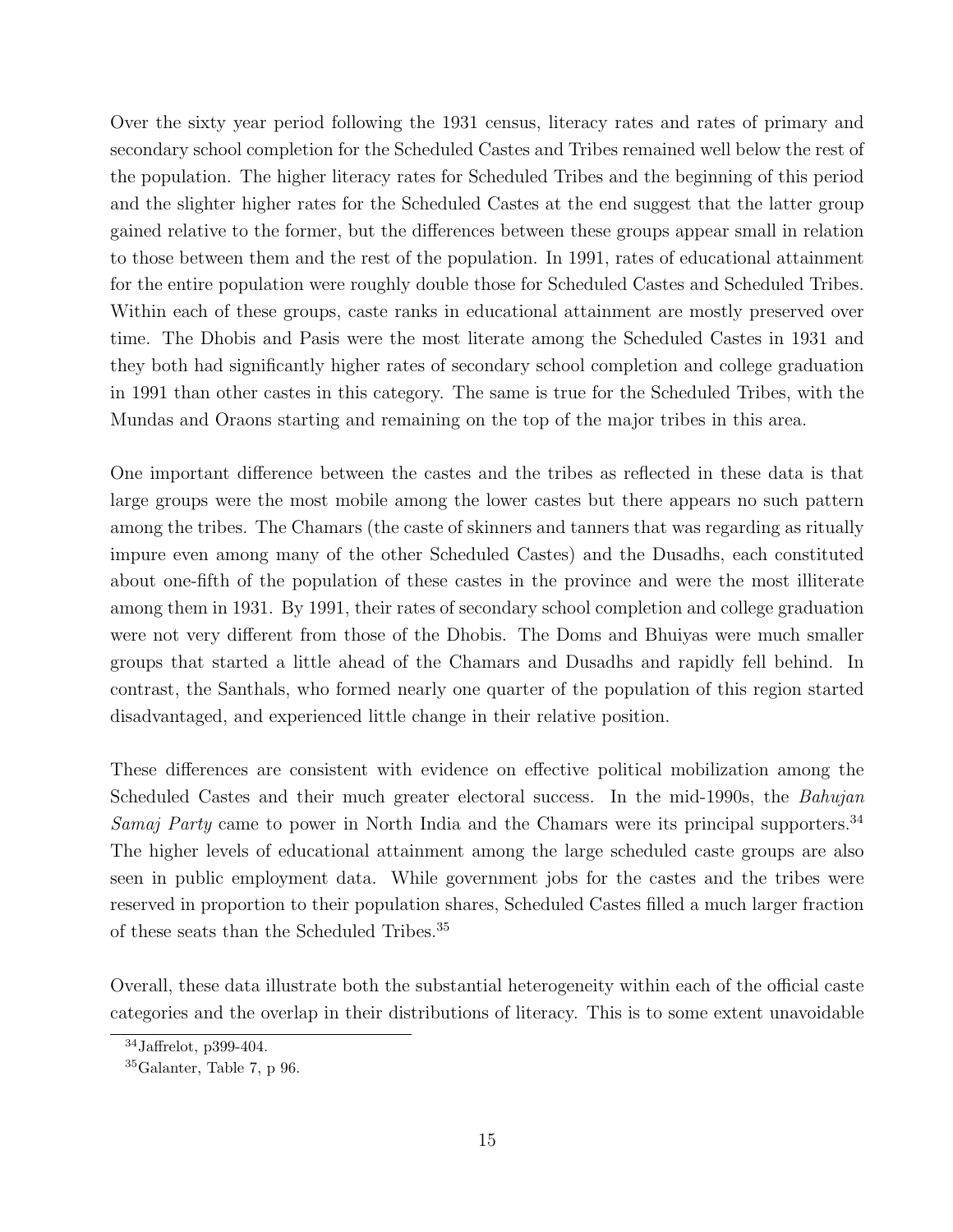whenever an intricate structure is mapped into a small number of coarse categories. In the Indian case however, it resulted mainly from the initial association of backwardness with ritual purity and the difficulties of excluding socially mobile groups from the benefits of preferential treatment once these had been granted to them. In 1965 the Lokur Committee was appointed by the government to suggest changes to the lists of Scheduled Castes and Tribes. The committee recommended the exclusion of about half of the Scheduled Caste population of North India and a fifth of the Scheduled Tribes. Resistance from Scheduled Caste members of parliament followed and when an Act addressing the coverage of these policies was finally passed in 1976, it retained all the initial beneficiaries and in fact added about 5 million persons to the list by eliminating intra-state restrictions which had previously limited the benefits of particular castes to specific regions within each state. In the state of Bihar alone, the population of Scheduled Castes increased by over 4,00,000.<sup>36</sup>

# 4 Conclusions

The most salient feature of affirmative action policies in India was a set of quotas that were intended to bring about greater representation of socially marginalized communities in politics, government and among the educated elite. Greater political representation did occur, but representatives either did not attempt to or did not succeed in providing their constituencies the opportunities that would bring about a convergence in the welfare of these groups with the rest of the population. The extremely low rates of educational attainment that persist within some of the groups that comprise the Scheduled Castes and Scheduled Tribes make it unlikely reservations in higher education or the civil service can provide the average individual in these groups with substantial benefits in the near future. In fact, a recent study using nationally representative survey data finds that most of the gap in college completion rates across the official caste categories can be attributed to differences in the the eligible population- fraction of the population that has completed high school- and the sources of gaps in achievement are therefore to be found at the bottom of and not the top of the education pyramid .<sup>37</sup>

The finding that large and politically influential groups were the most mobile is hardly surprising. After all, is it not numbers and influence that dictate state policies in democratic systems? One is left wondering why a group of statesmen with a genuine desire for development, moder-

<sup>36</sup>Galanter (1984), p.135-140.

<sup>37</sup>Sundaram, 2006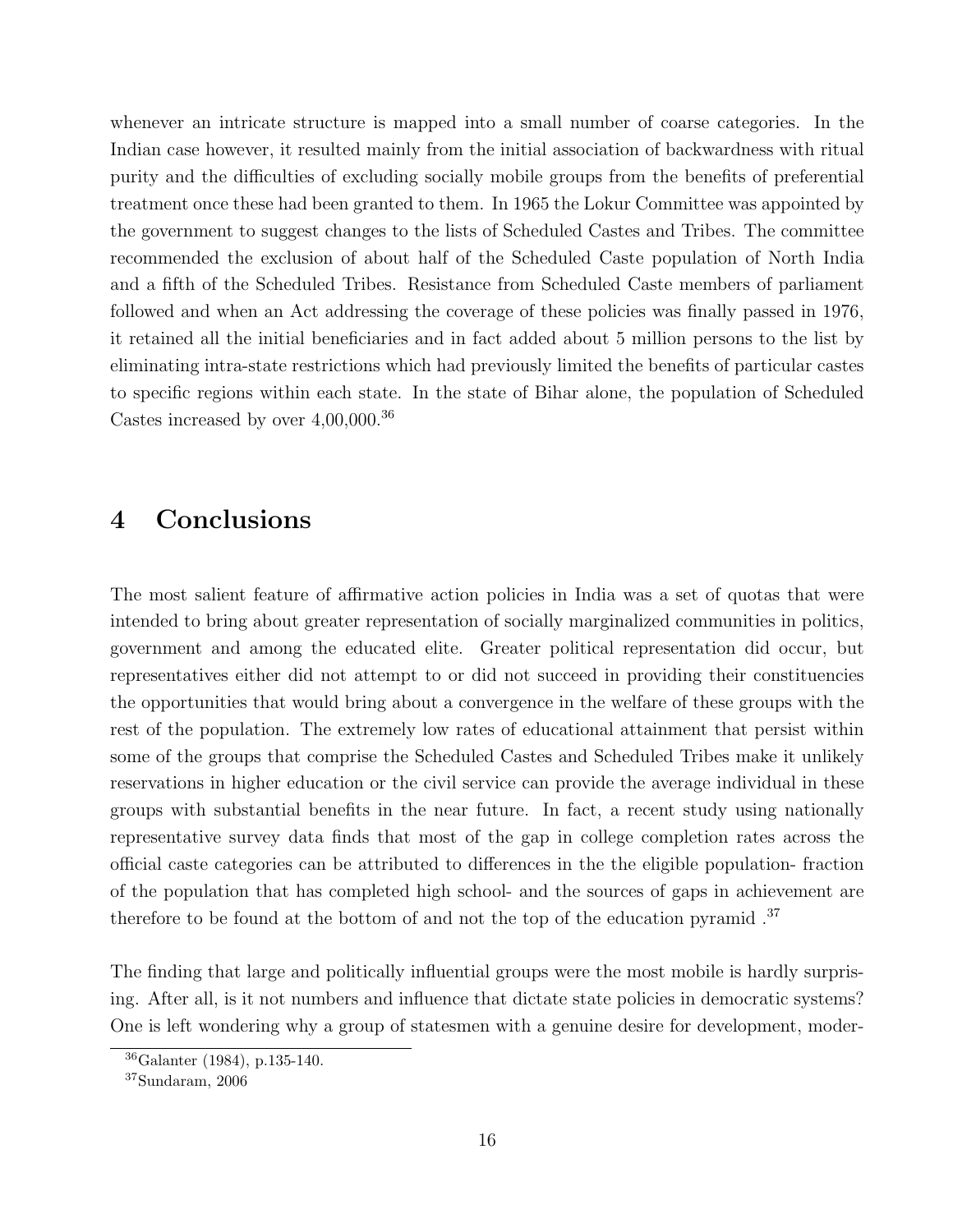nity and the removal of caste-based social inequalities introduced a constitution that supported these reservations. What were they thinking? An interview of B.R. Ambedkar, the chair of the drafting committee, by the Backward Classes Commission in 1955 provides an answer. Consider the following excerpts from his response to questions on the causes of backwardness and the role of reservations:<sup>38</sup>

(D)ifferent status should disappear. It can disappear only by the advancement of education, when all the communities are brought to the same level in the matter of education not everybody but the community as such. If there are 10 barristers, 20 doctors, 30 engineers etc. in a community, I regard that community as rich although everyone of them is not educated. Take for instance, Chamars, you look upon this community with hatred, but if there are some lawyers, doctors and educated persons among them, you cannot put your hand upon them...no body will look down upon them...My idea is something fantastic..collect the best boys from the primary schools and give them food, shelter and education..send them in a college and give them tuition fee. After that select a number of students from amongst them and send them to..foreign countries where they can get the best of education...Thus you will create a few people with high qualification and place them in high posts.

Ambedkar believed that reservations would create an elite within the Scheduled Castes, that given their increased political mobilization, it would take less than ten years to shed the stigma that accompanied their caste names<sup>39</sup> and that the appropriate leadership together with other constitutions provisions, such as article 45 which guarantees free and compulsory primary education, would ensure progress among the majority within these communities. The quotas in the legislature were designed to ensure that the talented among historically disadvantaged groups could assume positions of leadership. The is nothing to suggest that these were viewed as instruments that would directly redistribute opportunities from one group to another. This vision, of developing an elite within a group that has faced discrimination, was similar to that of W.E.B. Du Bois, when he wrote in 1903 that "The Negro race, like all races, is going to be saved by its exceptional men."<sup>40</sup>

Many of those who supported special constitutional provisions for backward classes in the 1950s would never have forseen leadership within these groups developing a "deep attachment to these

<sup>38</sup>Report of the Backward Classes Commission, volume III, p. 73-74.

<sup>39</sup>ibid. p. 74

<sup>40</sup>W.E.B. Du Bois, "The Talented Tenth", 1903.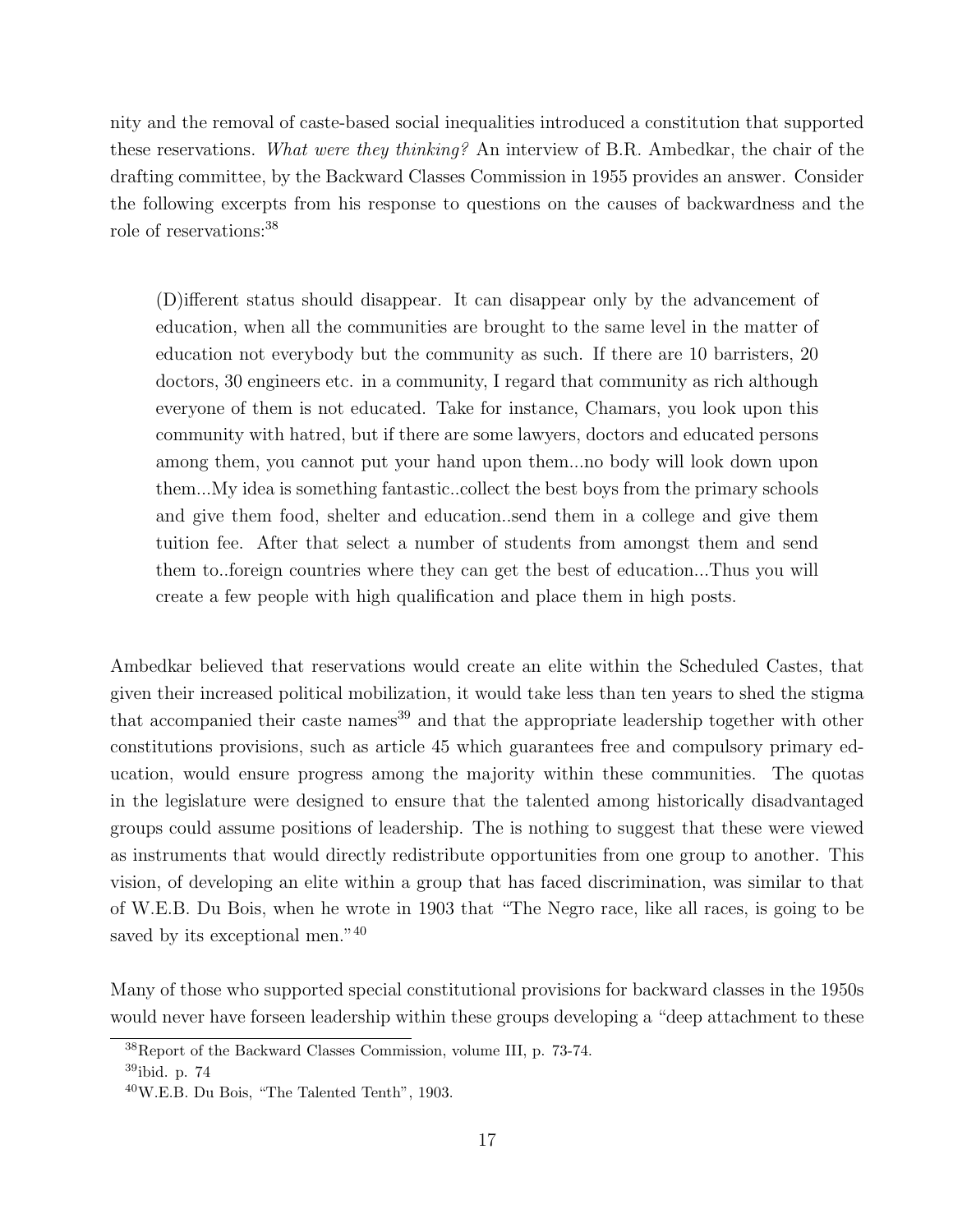measures".<sup>41</sup> In the state of Uttar Pradesh, home to the largest number of Scheduled Castes in the country, one third of all villages are without a primary school and 96% without a high school. As M.N.Srinivas wrote 50 years ago,"it is understandable that groups which are classed as backward show reluctance to give us the privileges of backwardness.",<sup>42</sup> It may however be time to devote scarce judicial and administrative energy to more fundamental, less controversial rights.

<sup>&</sup>lt;sup>41</sup>Robert Deliège (1999), p. 195.

<sup>42</sup>Srinivas (19579), p. 547.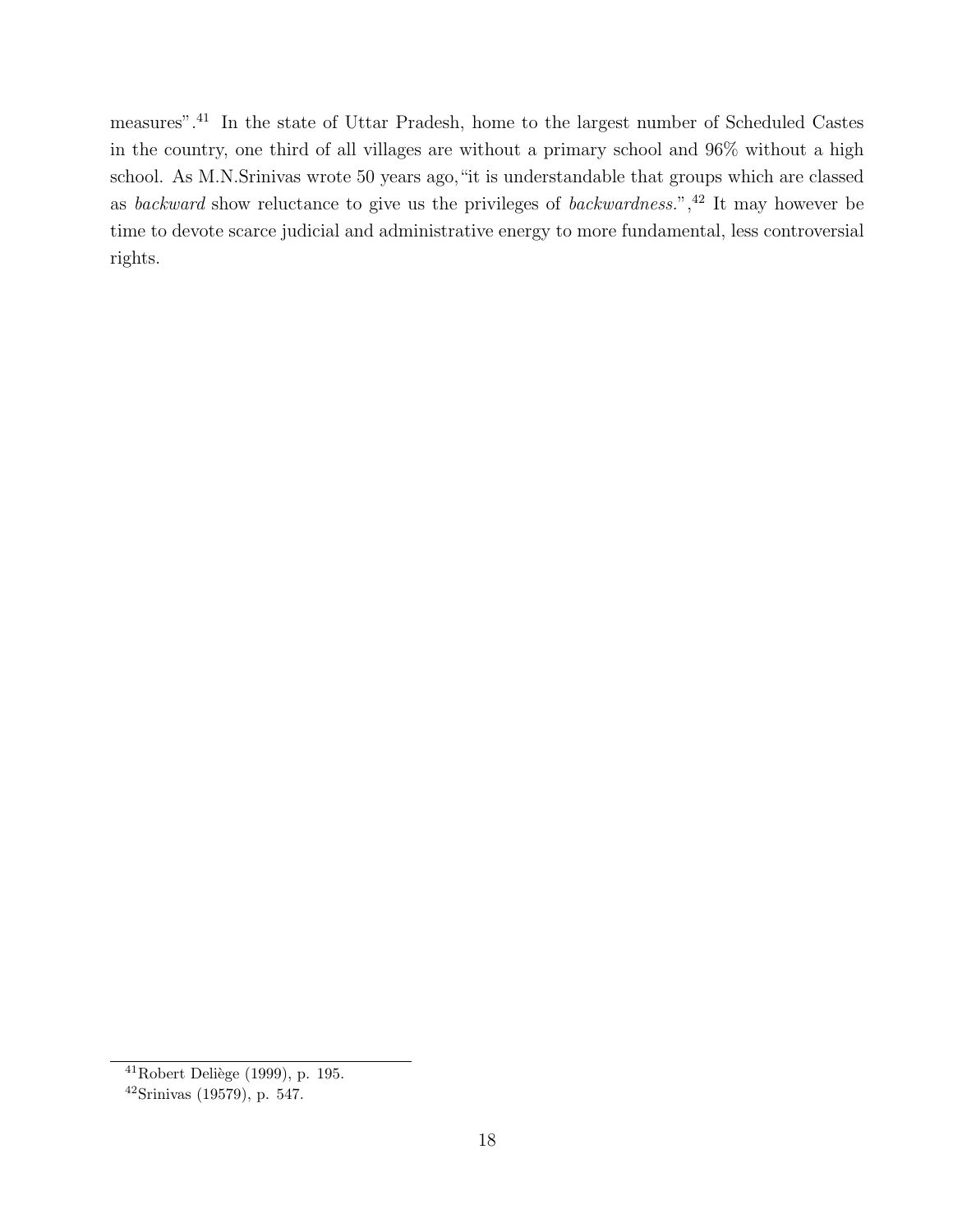#### References

Béteille, André (2005) 'Matters of right and policy.' Seminar 549

- Banerjee, Abhijit, and Rohini Somanathan (2007) 'The political economy of public goods: Some evidence from India.' Journal of Development Economics 82(2), 287–314
- Blair, Harry W. (1972) 'Ethnicity and democratic politics in india: Caste as a differential mobilizer in bihar.' Comparative Politics 5(1), 107–127
- Crooke, W. (1974) The Tribes and Castes of the North Western Provinces and Oudh (New Delhi: Reprint by Cosmo Publications (originally published in 1896))
- Das, Veena (1990) The Mandal Commission Report: A Critical Appraisal (New Delhi: The Institute for Studies in Industrial Development)
- Deliège, Robert (1999) *The Untouchables of India* (Guildford, U.K.: Berg)
- Drèze, Jean, and Amartya Sen (2002) India: Development and Participation (New Delhi: Oxford)
- Du Bois, W.E.B. (1903) 'The talented tenth.' In The Negro Problem: A Series of Articles by Representative Negroes of To-day, ed. (New York)
- Dushkin, Lelah (1967) 'Scheduled caste policy in india: History, problems, prospects.' Asian Survey 7(9), 626–636
- Galanter, Marc (1984) Competing Equalities: Law and the Backward Classes in India (Delhi: OUP)
- Government of India (1955) Report of the Backward Classes Commission, Volumes I-III. (Simla: Government of India Press)
- Government of India, Ministry of Law and Justice (2004) 'The Constitution of India.' http://lawmin.nic.in/coi.htm
- Guha, Ramachandra (2007) India After Gandhi: The History of the World's Largest Democracy (New Delhi: Picador)
- Hutton, J.H. (1986) Census of India 1931: Volumes I and II (Delhi: Gian Publishing House)
- Jaffrelot, Christophe (2003) India's Silent Revolution (Delhi: Permanent Black)